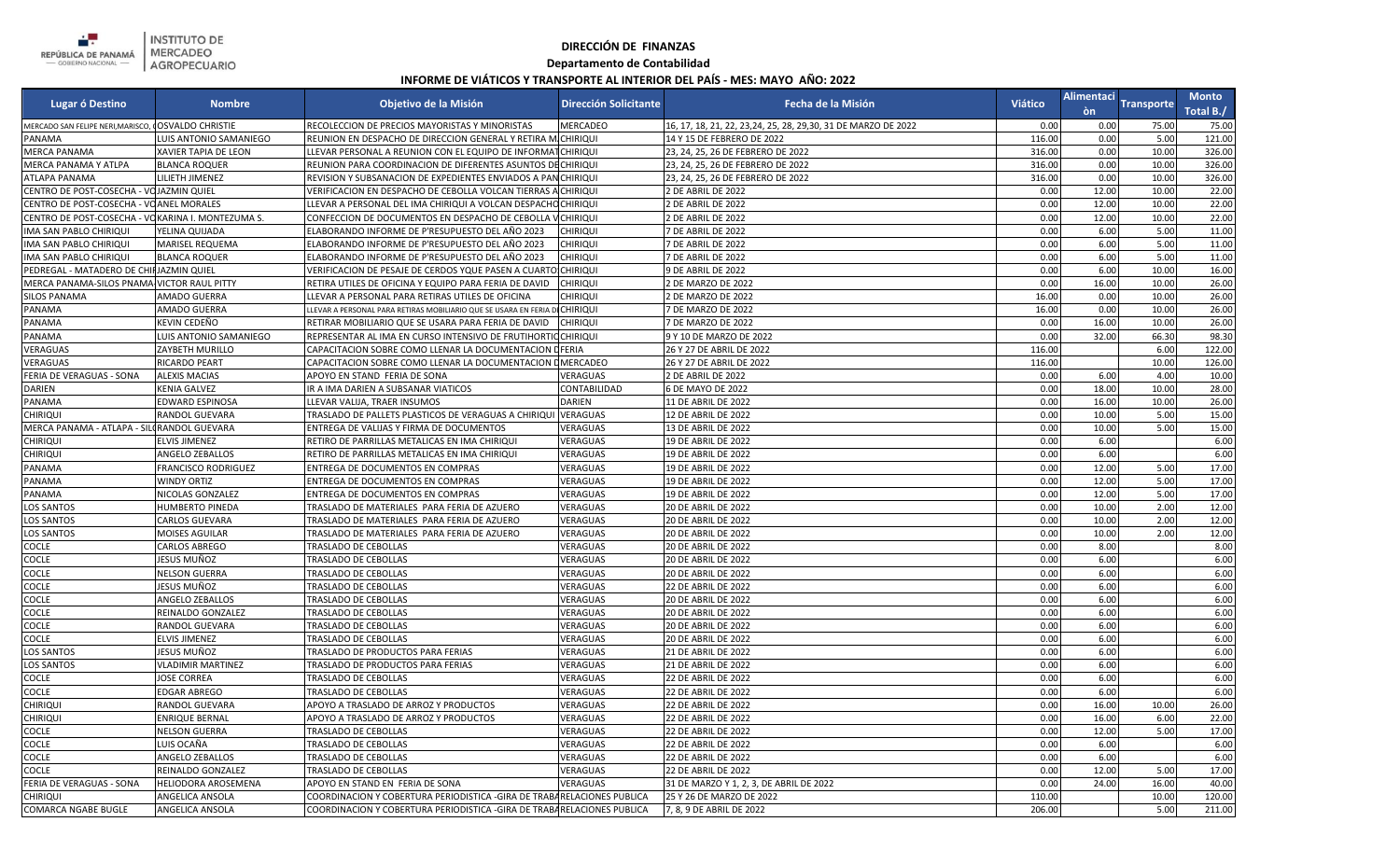| CAISA DE ARRAIJAN                         | <b>ERIC CASTILLO</b>      | APOYO COMO CONDUCTOR EN RECEPCION DE CERDO                            | <b>CAPIRA</b>            | 17, 18, 19 DE ABRIL DE 2022                                                                    | 0.00   | 15.00        | 20.00  | 35.00  |
|-------------------------------------------|---------------------------|-----------------------------------------------------------------------|--------------------------|------------------------------------------------------------------------------------------------|--------|--------------|--------|--------|
|                                           |                           |                                                                       | <b>CAPIRA</b>            |                                                                                                | 0.00   |              | 5.00   |        |
| CAISA DE ARRAIJAN                         | JOSE LEZCANO              | APOYO EN LA RECEPCION DE CERDO                                        |                          | 19 DE ABRIL DE 2022                                                                            |        | 6.00         |        | 11.00  |
| CAISA DE ARRAIJAN                         | <b>GUILLERMO LUKOWSKY</b> | APOYO EN LA RECEPCION DE CERDO                                        | <b>CAPIRA</b>            | 17 Y 18 DE MARZO DE 2022                                                                       | 0.00   | 12.00        | 10.00  | 22.00  |
| CAISA DE ARRAIJAN                         | ABDIEL VILLARREAL         | APOYO COMO CONDUCTOR EN RECEPCION DE CERDO                            | <b>CAPIRA</b>            | 19 DE ABRIL DE 2022                                                                            | 0.00   | 6.00         | 5.00   | 11.00  |
| CAISA DE ARRAIJAN                         | JAIME CUEVAS              | APOYO EN LA RECEPCION DE CERDO                                        | <b>CAPIRA</b>            | 19 DE ABRIL DE 2022                                                                            | 0.00   | 3.00         | 5.00   | 8.00   |
| CAISA DE ARRAIJAN                         | ARELYS GARCIA             | TRABAJANDO DOCUMENTOS DE RECEPCION DE CERDO                           | CAPIRA                   | 17, 18, 19 DE ABRIL DE 2022                                                                    | 0.00   | 15.00        | 20.00  | 35.00  |
| VERAGUAS                                  | MANUEL AGUILAR            | IX CONGRESO NACIONAL PORCINO                                          | <b>MERCADEO</b>          | 19 Y 20 DE MAYO DE 2022                                                                        | 116.00 |              |        | 116.00 |
| CAISA DE ARRAIJAN                         | ERIC CASTILLO             | APOYO COMO CONDUCTOR EN RECEPCION DE CERDO                            | <b>CAPIRA</b>            | 24 Y 26 DE ABRIL DE 2022                                                                       | 0.00   | 15.00        | 15.00  | 30.00  |
| CAISA DE ARRAIJAN                         | JOSE LEZCANO              | APOYO EN LA RECEPCION DE CERDO                                        | <b>CAPIRA</b>            | <b>25 DE ABRIL DE 2022</b>                                                                     | 0.00   | $6.005 - 00$ |        | 6.00   |
| CAISA DE ARRAIJAN                         | <b>GUILLERMO LUKOWSKY</b> | APOYO EN LA RECEPCION DE CERDO                                        | <b>CAPIRA</b>            | <b>26 DE ABRIL DE 2022</b>                                                                     | 0.00   | 6.00         | 5.00   | 11.00  |
| CAISA DE ARRAIJAN                         | <b>ABDIEL VILLARREAL</b>  | APOYO COMO CONDUCTOR EN RECEPCION DE CERDO                            | <b>CAPIRA</b>            | <b>25 DE ABRIL DE 2022</b>                                                                     | 0.00   | 6.00         | 5.00   | 11.00  |
| CAISA DE ARRAIJAN                         | JAIME CUEVAS              | APOYO EN LA RECEPCION DE CERDO                                        | <b>CAPIRA</b>            | <b>26 DE ABRIL DE 2022</b>                                                                     | 0.00   | 3.00         | 5.00   | 8.00   |
| CAISA DE ARRAIJAN                         | ARELYS GARCIA             | TRABAJANDO DOCUMENTOS DE RECEPCION DE CERDO                           | CAPIRA                   | 24, 25, 26 DE ABRIL DE 2022                                                                    | 0.00   | 21.00        | 20.00  | 41.00  |
| DARIEN                                    | YOSEPH FRIAS              | LLEVAR PERSONAL DE DIRECCION GENERAL A PAGO DE PROD TRANSPORTE        |                          | 4 Y 5 DE MAYO DE 2022                                                                          | 110.00 |              | 5.00   | 115.00 |
| HERRERA                                   | YOSEPH FRIAS              | LLEVAR PERSONAL DE DIRECCION GENERAL A GIRA DE TRABA TRANSPORTE       |                          | 6 Y 7 DE MAYO DE 2022                                                                          | 110.00 |              | 5.00   | 115.00 |
| DARIEN                                    | <b>HEIDY REINOSO</b>      | PAGOA A PRODUCTORES                                                   | <b>DIRECCION GENERAL</b> | 4 Y 5 DE MAYO DE 2022                                                                          | 110.00 |              | 5.00   | 115.00 |
| <b>MERCA PANAMA</b>                       | <b>NELSON CASTILLO</b>    | LLEVAR A LA LICDA. MAYBEL ARAUZ A DIFERENTES ACTIVIDAD TRANSPORTE     |                          | 1,4,5,6,7,8,11,12,13,14,18,19,20,25,26,27,28,29 DE ABRIL DE 2022                               | 0.00   | 150.00       | 170.00 | 320.00 |
|                                           |                           |                                                                       |                          |                                                                                                |        |              |        |        |
| <b>LOS SANTOS</b>                         | ALEJANDRO VELEZ           | COBERTURA DE FOTOGRAFIAS EN GIRA DE TRABAJO COMUNIRELACIONES PUBLICA  |                          | 7, 8, 9 DE ABRIL DE 2022                                                                       | 206.00 |              | 2.50   | 208.50 |
| LOS SANTOS                                | YOBANA TORRES             | PAGO A PEQUEÑOS PRODUCTORES DE LOS SANTOS                             | MERCADEO                 | 6 Y 7 DE ABRIL DE 2022                                                                         | 106.00 |              | 3.00   | 109.00 |
| TOCUMEN-SILOS Y MERCA PANAMA-A            | <b>JOSE AGUILAR</b>       | LLEVAR PERSONAL DEL IMA IDA Y VUELTA<br>V/E                           | <b>TRANSPORTE</b>        | 1,2,3,6,7,9,10,13,14,15,16,17,20,21,22,23,27,28,29,30/DIC. 2021                                | 0.00   | 180.00       | 120.00 | 300.00 |
| GUNAYALA - NARGANA                        | MANUEL MARTINEZ           | REUNION MENSUAL DEL CONSEJO COMARCAL DE GUNA YALASECRETARIA GENERAL   |                          | 26, 27, 28 DE ABRIL DE 2022                                                                    | 216.00 |              | 10.00  | 226.00 |
| DARIEN                                    | YOSEPH FRIAS              | LLEVAR PERSONAL DE DIRECCION GENERAL A PAGO DE PROD TRANSPORTE        |                          | 7 Y 8 DE ABRIL DE 2022                                                                         | 110.00 |              | 5.00   | 115.00 |
| <b>CHIRIQUI</b>                           | <b>HEIDY REINOSO</b>      | GIRA DE TRABAJO COMUNITARIO EN CIRDUITO 4-3                           | <b>DIRECCION GENERAL</b> | 28, 29, 30 DE ABRIL Y 1 DE MAYO DE 2022                                                        | 310.00 |              | 10.00  | 320.00 |
| <b>CHIRIQUI</b>                           | JORGE OWENS               | TRASLADAR AL DIRECTOR A REALIZAR GESTION DE SELLO DE FIBOCAS DEL TORO |                          | 1 Y 2 DE FEBRERO DE 2022                                                                       | 106.00 |              | 5.00   | 111.00 |
| CHIRIQUI                                  | FRANCISCO CHIU            | REALIZAR GESTION DE SELLO DE REFRENDO                                 | <b>BOCAS DEL TORO</b>    | 1 Y 2 DE FEBRERO DE 2022                                                                       | 106.00 |              | 5.00   | 111.00 |
| COCLE MOLINO LA CAMPIÑA                   | <b>EMILIO ALMANZA</b>     | INVENTARIO ANALISIS Y VERIFICACION DE LA DISTRIBUCION DAUDITORIA      |                          | 11. 12, 13 DE MAYO DE 2022                                                                     | 216.00 |              |        | 216.00 |
| EL LIMON DE CAMPANA - PANAI CARLOS ABREGO |                           | RETIRO DE PLANTONES                                                   | VERAGUAS                 | 23 DE SEPTIEMBRE DE 2020 V/E                                                                   | 0.00   | 17.00        | 3.00   | 20.00  |
| IMA VERAGUAS - PLANTA                     | <b>HEORGE HERNANDEZ</b>   | RECIBO Y SECADO DE ARROZ EN CASCARA V/E                               | VERAGUAS                 | 4,6,7,8,9,10,11,12,13,14,15,16,17,18,19,20,21,22,23,24,25,26,27,28,29,30 DE NOV. 1 DE DIC,2020 | 0.00   | 300.00       | 260.00 | 560.00 |
| IMA VERAGUAS - PLANTA                     | JONATHAN CONCEPCION       | RECIBO Y SECADO DE ARROZ EN CASCARA V/E                               | VERAGUAS                 | 6,7,8,910,11,12,13,14,15,16,17,18,1920,21,22,23,24,25,26,27,28,29,30 NOV. 1DE DIC.2020         | 0.00   | 285.00       | 250.00 | 535.00 |
| IMA VERAGUAS - PLANTA                     | <b>INOCENTE ARENA</b>     | RECIBO Y SECADO DE ARROZ EN CASCARA V/E                               | VERAGUAS                 | 6,7,8,910,11,12,13,14,15,16,17,18,1920,21,22,23,24,25,26,27,28,29,30 NOV. 1DE DIC.2020         | 0.00   | 285.00       | 250.00 | 535.00 |
| IMA VERAGUAS - PLANTA                     | MIGUEL RIOS               | RECIBO Y SECADO DE ARROZ EN CASCARA V/E                               | VERAGUAS                 | 4,6,7,8,9,10,11,12,13,14,15,16,17,18,19,20,21,22,23,24,25,26,27,28,29,30 DE NOV. 1 DE DIC,2020 | 0.00   | 300.00       | 260.00 | 560.00 |
| Cocle                                     | FRANCISCO UBARTE          | LLEVAR 20 PALLETS DE ARROZ INFECTADO DE FRIGO PANAMA FERIA            |                          | 24 DE FEBRERO DE 2022                                                                          | 0.00   | 16.00        | 10.00  | 26.00  |
| <b>CHIRIQUI</b>                           | MANUEL BETHANCOURT        | LLEVAR PALLETS DE ATLAPA A REGIONAL DE CHIRIQUI                       | <b>FERIA</b>             | 13 Y 14 DE MARZO DE 2022                                                                       | 116.00 |              | 10.00  | 126.00 |
|                                           |                           |                                                                       |                          |                                                                                                |        |              |        |        |
| LOS SANTOS                                | JAVIER HERNADEZ           | LLEVAR INSUMOS PARA APERTURA DE AGROTIENDA DEL IMA TIENDA             |                          | 21 Y 22 DE ABRIL DE 2022                                                                       | 106.00 |              | 5.00   | 111.00 |
| <b>LOS SANTOS</b>                         | <b>JOEL REYES</b>         | APOYO EN DESCARGAR INSUMOS PARA APERTURA DE AGROTTIENDA               |                          | 21 Y 22 DE ABRIL DE 2022                                                                       | 106.00 |              | 5.00   | 111.00 |
| <b>CHIRIQUI</b>                           | MANUEL BETHANCOURT        | LLEVAR ESTRUCTURAS PARA MONTAJE Y DESMONTAJE PARA FERIA               |                          | 28, 29, 30 DE ABRIL Y 1 DE MAYO DE 2022                                                        | 312.00 |              | 5.00   | 317.00 |
| VERAGUAS                                  | <b>FRANCISCO UBARTE</b>   | LLEVAR ESTRUCTURAS PARA MONTAR FERIA                                  | <b>FERIA</b>             | 28, 29, 30 DE ABRIL DE 2022                                                                    | 212.00 |              | 5.00   | 217.00 |
| CHIRIQUI                                  | <b>ERVIN CRUZ</b>         | LLEVAR ESTRUCTURAS PARA MONTAJE Y DESMONTAJE PARA MERCADEO            |                          | 28, 29, 30 DE ABRIL Y 1 DE MAYO DE 2022                                                        | 312.00 |              | 5.00   | 317.00 |
| <b>LOS SANTOS</b>                         | RICARDO CORDOBA           | APOYO EN EL MONTAJE Y DESMONTAJE DE FERIA DE LOS SAN FERIA            |                          | 28, 29, 30 DE ABRIL DE 2022                                                                    | 212.00 |              | 5.00   | 217.00 |
| <b>LOS SANTOS</b>                         | JAVIER HERNADEZ           | LLEVAR ESTRUCTURAS PARA MONTAJE Y DESMONTAJE PARA TIENDA              |                          | 28, 29, 30 DE ABRIL DE 2022                                                                    | 212.00 |              | 5.00   | 217.00 |
| VERAGUAS                                  | MARIA GUADALUPE CEDEÑO    | CAPACITACION DE FERIAS                                                | <b>COCLE</b>             | 26 DE ABRIL DE 2022                                                                            | 0.00   | 16.00        | 10.00  | 26.00  |
| VERAGUAS                                  | AIDA CRUZ                 | CAPACITACION DE FERIAS                                                | <b>COCLE</b>             | 26 DE ABRIL DE 2022                                                                            | 0.00   | 16.00        | 10.00  | 26.00  |
| VERAGUAS                                  | <b>GILBERTO RODRIGUEZ</b> | CAPACITACION DE FERIAS                                                | COCLE                    | 26 DE ABRIL DE 2022                                                                            | 0.00   | 16.00        | 10.00  | 26.00  |
| VERAGUAS                                  | GILBERTO RODRIGUEZ        | CAPACITACION DE FERIAS                                                | COCLE                    | 27 DE ABRIL DE 2022                                                                            | 0.00   | 16.00        | 10.00  | 26.00  |
| VERAGUAS                                  | MARIA GUADALUPE CEDEÑO    | CAPACITACION DE FERIAS                                                | COCLE                    | <b>27 DE ABRIL DE 2022</b>                                                                     | 0.00   | 16.00        | 10.00  | 26.00  |
| VERAGUAS                                  | OLIVETH RODRIGUEZ         | CAPACITACION DE FERIAS                                                | COCLE                    | 27 DE ABRIL DE 2022                                                                            | 0.00   | 16.00        | 10.00  | 26.00  |
| VERAGUAS                                  | YARINETH ESPINOZA         | CAPACITACION DE FERIAS                                                | COCLE                    | <b>27 DE ABRIL DE 2022</b>                                                                     | 0.00   | 16.00        | 10.00  | 26.00  |
| SILOS LAS BARRERAS                        | EYNAR PEÑALBA             | COORDINADOR DE FERIA                                                  | VERAGUAS                 | 30 DE ABRIL DE 2022                                                                            | 0.00   | 16.00        | 14.00  | 30.00  |
| SILOS LAS BARRERAS                        | <b>BOLIVAR GONZALEZ</b>   | SUPERVISOR DE FERIA                                                   | VERAGUAS                 | 30 DE ABRIL DE 2022                                                                            | 0.00   | 16.00        | 14.00  | 30.00  |
| SILOS LAS BARRERAS                        | MATILDE DE GONXALEZ       | CAPTACION DE PRODUCTORES                                              | VERAGUAS                 | 30 DE ABRIL DE 2022                                                                            | 0.00   | 16.00        | 14.00  | 30.00  |
| SILOS LAS BARRERAS                        | PABLO CASTILLO            | CAPTACION DE PRODUCTORES                                              | VERAGUAS                 | 30 DE ABRIL DE 2022                                                                            | 0.00   | 16.00        | 14.00  | 30.00  |
| SILOS LAS BARRERAS                        | ARMANDO GONZALEZ          | APOYO COMO CONDUCTOR                                                  | VERAGUAS                 | 30 DE ABRIL DE 2022                                                                            | 0.00   | 16.00        | 14.00  | 30.00  |
| SILOS LAS BARRERAS                        | NORIS CASTILLO            | CAJERA DE PRODUCTOS                                                   | VERAGUAS                 | 30 DE ABRIL DE 2022                                                                            | 0.00   | 16.00        | 14.00  | 30.00  |
|                                           |                           |                                                                       | VERAGUAS                 |                                                                                                |        | 16.00        | 14.00  |        |
| SILOS LAS BARRERAS                        | ANGELO ZEBALLOS           | CAJERO DE ARROZ                                                       |                          | 30 DE ABRIL DE 2022                                                                            | 0.00   |              |        | 30.00  |
| SILOS LAS BARRERAS                        | <b>EDGAR ABREGO</b>       | CAJERO DE ARROZ                                                       | VERAGUAS                 | 30 DE ABRIL DE 2022                                                                            | 0.00   | 16.00        | 14.00  | 30.00  |
| SILOS LAS BARRERAS                        | <b>ELVIS JIMENEZ</b>      | CAJERO DE ARROZ                                                       | VERAGUAS                 | 30 DE ABRIL DE 2022                                                                            | 0.00   | 16.00        | 14.00  | 30.00  |
| SILOS LAS BARRERAS                        | RANDOL GUEVARA            | AYUDANTE DE CAJERO                                                    | VERAGUAS                 | 30 DE ABRIL DE 2022                                                                            | 0.00   | 16.00        | 14.00  | 30.00  |
| SILOS LAS BARRERAS                        | LUIS OCAÑA                | AYUDANTE DE CAJERO                                                    | VERAGUAS                 | 30 DE ABRIL DE 2022                                                                            | 0.00   | 16.00        | 14.00  | 30.00  |
| SILOS LAS BARRERAS                        | JOSE CORREA               | AYUDANTE DE CAJERO                                                    | VERAGUAS                 | 30 DE ABRIL DE 2022                                                                            | 0.00   | 16.00        | 14.00  | 30.00  |
| SILOS LAS BARRERAS                        | <b>ENRIQUE BERNAL</b>     | AYUDANTE DE CAJERO                                                    | VERAGUAS                 | 30 DE ABRIL DE 2022                                                                            | 0.00   | 16.00        | 14.00  | 30.00  |
| SILOS LAS BARRERAS                        | RAUL BATISTA              | AYUDANTE DE CAJERO                                                    | VERAGUAS                 | 30 DE ABRIL DE 2022                                                                            | 0.00   | 16.00        | 14.00  | 30.00  |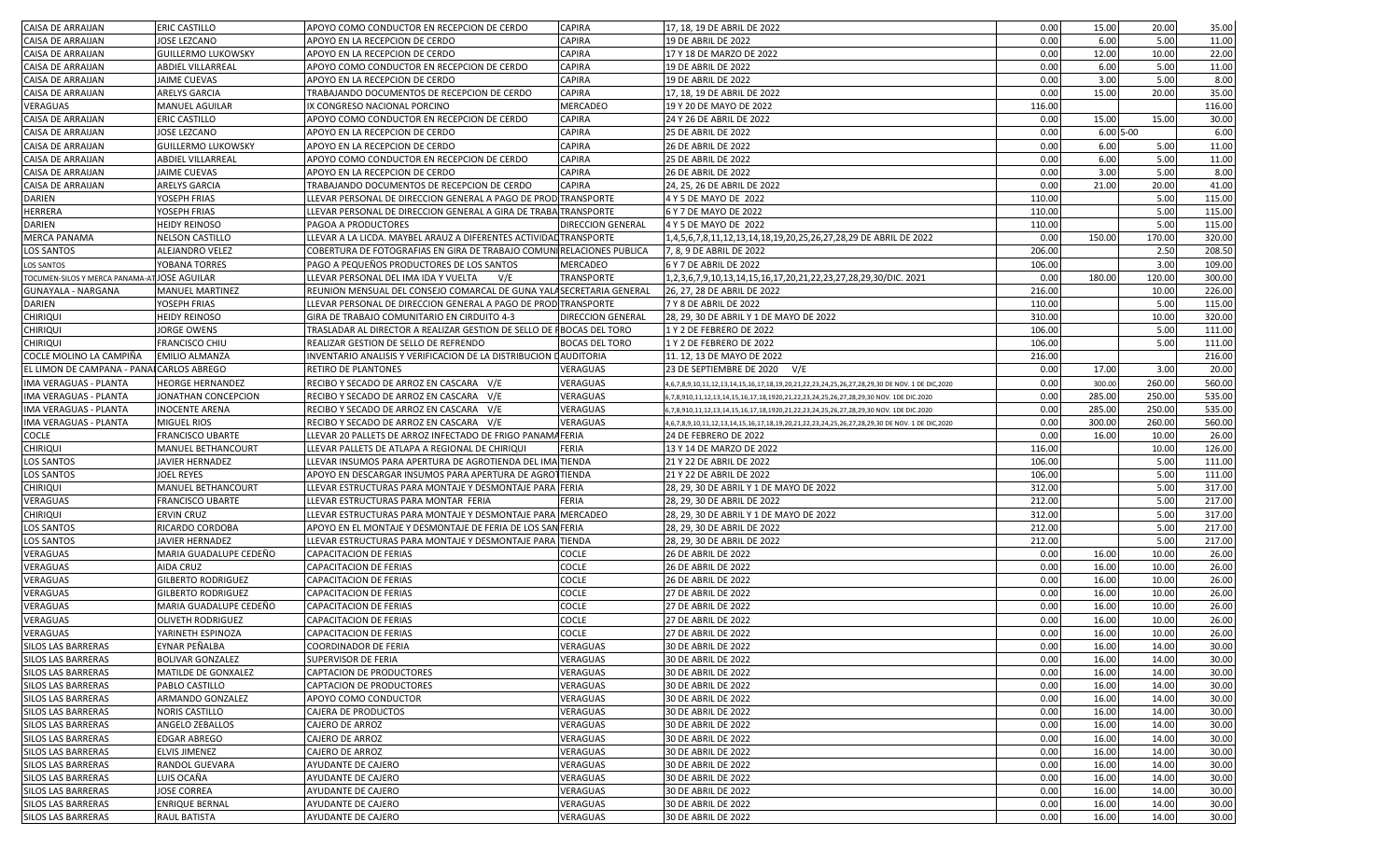| SILOS LAS BARRERAS                       | <b>DAFNEE GONZALEZ</b>       | SUPERVISORA DE CAJAS                                                    | VERAGUAS                 | 30 DE ABRIL DE 2022                     | 0.00   | 16.00 | 14.00 | 30.00  |
|------------------------------------------|------------------------------|-------------------------------------------------------------------------|--------------------------|-----------------------------------------|--------|-------|-------|--------|
| SILOS LAS BARRERAS                       | NEIKA JOVANE                 | SUPERVISORA DE PRODUCTOS Y ARROZ                                        | VERAGUAS                 | 30 DE ABRIL DE 2022                     | 0.00   | 16.00 | 14.00 | 30.00  |
| SILOS LAS BARRERAS                       | JESUS MUÑOZ                  | OPERADOR DE MONTACARGA                                                  | VERAGUAS                 | 30 DE ABRIL DE 2022                     | 0.00   | 16.00 | 14.00 | 30.00  |
| SILOS LAS BARRERAS                       | <b>EMERSON PINEDA</b>        | CONTROL DE FILA                                                         | VERAGUAS                 | 30 DE ABRIL DE 2022                     | 0.00   | 16.00 | 14.00 | 30.00  |
| SILOS LAS BARRERAS                       | <b>CARLOS ABREGO</b>         | CONTROL DE FILA                                                         | VERAGUAS                 | 30 DE ABRIL DE 2022                     | 0.00   | 16.00 | 14.00 | 30.00  |
| SILOS LAS BARRERAS                       | ALEXIS A.TAHUILAN            | <b>CONTROL DE BOLETOS</b>                                               | VERAGUAS                 | 30 DE ABRIL DE 2022                     | 0.00   | 16.00 | 14.00 | 30.00  |
| SILOS LAS BARRERAS                       | NICOLAS GONZALEZ             | PROTOCOLA                                                               | VERAGUAS                 | 30 DE ABRIL DE 2022                     | 0.00   | 16.00 | 14.00 | 30.00  |
|                                          |                              |                                                                         |                          |                                         |        |       |       |        |
| VERAGUAS                                 | DANILO HERNANDEZ             | JORNADA DE CAPACITACION DE CONTROLES INTERNOS PROGRAMAS DE FE AUDITORIA |                          | 26 DE ABRIL DE 2022                     | 0.00   | 16.00 | 10.00 | 26.00  |
| CENTRO POST-COSECHA - VOLCAJORGE GARCIA  |                              | DESCARGAR QUINTALES DE FRIJOLES PARA EMPACAR EN BOL CHIRIQUI            |                          | 4 DE MAYO DE 2022                       | 0.00   | 6.00  |       | 6.00   |
| CENTRO POST-COSECHA - VOLCALUIS ATENCIO  |                              | DESCARGAR QUINTALES DE FRIJOLES PARA EMPACAR EN BOL CHIRIQUI            |                          | 4 DE MAYO DE 2022                       | 0.00   | 6.00  |       | 6.00   |
| CENTRO POST-COSECHA - VOLCA AMADO GUERRA |                              | DESCARGAR QUINTALES DE FRIJOLES PARA EMPACAR EN BOL CHIRIQUI            |                          | 4 DE MAYO DE 2022                       | 0.00   | 6.00  |       | 6.00   |
| CENTRO POST-COSECHA - VOLCAVICTOR PITTI  |                              | DESCARGAR QUINTALES DE FRIJOLES PARA EMPACAR EN BOL CHIRIQUI            |                          | 4 DE MAYO DE 2022                       | 0.00   | 6.00  |       | 6.00   |
| VERAGUAS                                 | VICTOR RAUL PITTY            | CONDUCTOR A LLEVAR PERSONAL DE IMA CHIRIQUI A CAPAC CHIRIQUI            |                          | 26 Y 27 DE ABRIL DE 2022                | 0.00   | 32.00 | 20.00 | 52.00  |
| VERAGUAS                                 | <b>CAROL CHAVEZ</b>          | CAPACITACION PARA REAPERTURA DE FERIAS Y AGRO-TIENDACHIRIQUI            |                          | 26 Y 27 DE ABRIL DE 2022                | 0.00   | 32.00 | 20.00 | 52.00  |
| MATADERO DE CHIRIQUI                     | <b>JAZMIN QUIEL</b>          | VER MATANZA DE CERDOS, VERIFICACION DE PESAJE CALIENT CHIRIQUI          |                          | 25, 26, 27, 28, 29, 30 DE ABRIL DE 2022 | 0.00   | 72.00 | 60.00 | 132.00 |
| <b>COCLE</b>                             | DANILO HERNANDEZ             | INVENTARIOS DE BIENES, ARQUEO DE CAJA MENUDA                            | <b>AUDITORIA</b>         | 14 DE MARZO DE 2022                     | 0.00   | 16.00 | 10.00 | 26.00  |
| <b>LOS SANTOS</b>                        | <b>MAYBEL ARAUZ</b>          | CAPACITACION AL PERSONAL DE FERIA ANIVEL NACIONAL                       | <b>DIRECCION GENERAL</b> | 21 Y 22 DE ABRIL DE 2022                | 116.00 |       |       | 116.00 |
| CHIRIQUI Y BOCAS DEL TORO                | <b>IVAN BATISTA</b>          | LLEVAR PERSONAL DEL IMA AUDITORIA DE PUESTO EN CHIRIOTRANSPORTE         |                          | 16, 17, 18, 19, 20 DE MAYO DE 2022      | 416.00 |       | 10.00 | 426.00 |
| <b>CHIRIQUI</b>                          | <b>IVAN BATISTA</b>          | LLEVAR PERSONAL DEL IMA A REVISION DE DOCUMENTOS DE TRANSPORTE          |                          | 10 Y 11 DE MAYO DE 2022                 | 106.00 |       | 5.00  | 111.00 |
| <b>COCLE</b>                             | <b>MARIO SANCHEZ</b>         | LLEVAR PERSONAL DE AUDITORIA A INVENTARIO Y VERIFICAFTRANSPORTE         |                          | 11, 12, 13 DE MAYO DE 2022              | 216.00 |       | 10.00 | 226.00 |
| PANAMA                                   | <b>IVONNE LINCE</b>          | ENTREGA Y SEGUIMIENTO DE DOCUMENTOS EN ATLAPA                           | VERAGUAS                 | 28 DE ABRIL DE 2022                     | 0.00   | 16.00 | 6.00  | 22.00  |
| PANAMA                                   | <b>FRANCISCO RODRIGUEZ</b>   | ENTREGA Y SEGUIMIENTO DE DOCUMENTOS EN ATLAPA                           | VERAGUAS                 | 28 DE ABRIL DE 2022                     | 0.00   | 16.00 | 10.00 | 26.00  |
| PANAMA                                   | CARLOS ABREGO                | ENTREGA Y SEGUIMIENTO DE DOCUMENTOS EN ATLAPA                           | VERAGUAS                 | 28 DE ABRIL DE 2022                     | 0.00   | 16.00 | 6.00  | 22.00  |
| PANAMA                                   | LUIS OCAÑA                   | RETIRO DE INFRAESTRUCTURA PARA FERIA Y EQUIPO DE OFIQ VERAGUAS          |                          | 28 DE ABRIL DE 2022                     | 0.00   | 10.00 | 10.00 | 20.00  |
| PANAMA                                   | ANGELO ZEBALLOS              | RETIRO DE INFRAESTRUCTURA PARA FERIA Y EQUIPO DE OFIOVERAGUAS           |                          | 28 DE ABRIL DE 2022                     | 0.00   | 10.00 | 10.00 | 20.00  |
| <b>IMA LOS SANTOS</b>                    | <b>GLAYSTER GONZALEZ</b>     | CAJERO DE ARROZ                                                         | <b>LOS SANTOS</b>        | V/E<br>21 DE DICIEMBRE DE 2019          | 0.00   | 20.00 | 10.00 | 30.00  |
| <b>IMA LOS SANTOS</b>                    | ARQUIMEDES RIOS              | ASISTENTE DE VENTA DE ARROZ                                             | <b>LOS SANTOS</b>        | V/E<br>21 DE DICIEMBRE DE 2019          | 0.00   | 20.00 | 10.00 | 30.00  |
| IMA LOS SANTOS                           | YOSEPH CORTEZ                | ASISTENTE DE VENTA DE ARROZ                                             | <b>LOS SANTOS</b>        | V/E<br>21 DE DICIEMBRE DE 2019          | 0.00   | 20.00 | 10.00 | 30.00  |
| <b>IMA LOS SANTOS</b>                    | <b>CARLOS DIAZ</b>           | ASISTENTE DE VENTA DE ARROZ                                             | <b>LOS SANTOS</b>        | 21 DE DICIEMBRE DE 2019<br>V/E          | 0.00   | 20.00 | 10.00 | 30.00  |
| <b>IMA LOS SANTOS</b>                    | ALVIS JI, ENEZ               |                                                                         |                          | V/E                                     | 0.00   | 20.00 | 10.00 | 30.00  |
|                                          |                              | SUPERVISOR EN VENTA DE ARROZ                                            | <b>LOS SANTOS</b>        | 21 DE DICIEMBRE DE 2019                 |        |       |       |        |
| IMA LOS SANTOS                           | YESSENIA PERALTA             | CAJERA DE PRODUCTOS                                                     | <b>LOS SANTOS</b>        | V/E<br>21 DE DICIEMBRE DE 2019          | 0.00   | 20.00 | 10.00 | 30.00  |
| IMA LOS SANTOS                           | RODRIGO GOMEZ                | ASISTENTE DE VENTA DE ARROZ                                             | <b>LOS SANTOS</b>        | V/E<br>21 DE DICIEMBRE DE 2019          | 0.00   | 20.00 | 10.00 | 30.00  |
| <b>IMA LOS SANTOS</b>                    | YANIRA VELASQUEZ             | ASISTENTE DE VENTA DE ARROZ                                             | <b>LOS SANTOS</b>        | 21 DE DICIEMBRE DE 2019<br>V/E          | 0.00   | 20.00 | 10.00 | 30.00  |
| IMA LOS SANTOS                           | NATALIA HERNANDEZ            | SUOERVISORA DE PRODUCTOS                                                | <b>LOS SANTOS</b>        | V/E<br>21 DE DICIEMBRE DE 2019          | 0.00   | 20.00 | 10.00 | 30.00  |
| <b>IMA LOS SANTOS</b>                    | AYNETH BATISTA               | SUPERVISORA DE CAJAS                                                    | <b>LOS SANTOS</b>        | 21 DE DICIEMBRE DE 2019<br>V/E          | 0.00   | 20.00 | 10.00 | 30.00  |
| <b>IMA LOS SANTOS</b>                    | MAIDA CASTILLERO             | COORDINADORA DE FERIA                                                   | <b>LOS SANTOS</b>        | 21 DE DICIEMBRE DE 2019<br>V/E          | 0.00   | 20.00 | 10.00 | 30.00  |
| <b>IMA LOS SANTOS</b>                    | JOSE HILARIO LOPEZ           | COMO DIRECTOR REGIONAL                                                  | <b>LOS SANTOS</b>        | V/E<br>21 DE DICIEMBRE DE 2019          | 0.00   | 20.00 | 10.00 | 30.00  |
| LA SEDA DE CHORRERA                      | ADRIAN GUTIERREZ             | APOYO EN FERIA COMO ARQUEADOR                                           | CAPIRA                   | 30 DE ABRIL DE 2022                     | 0.00   | 20.00 | 10.00 | 30.00  |
| LA SEDA DE CHORRERA                      | YENERI SALCEDO               | CAJERA DE PRODUCTOS                                                     | CAPIRA                   | 30 DE ABRIL DE 2022                     | 0.00   | 20.00 | 10.00 | 30.00  |
| LA SEDA DE CHORRERA                      | JANINA MORENO                | <b>CAJERA DE ARROZ</b>                                                  | CAPIRA                   | 30 DE ABRIL DE 2022                     | 0.00   | 20.00 | 10.00 | 30.00  |
| LA SEDA DE CHORRERA                      | ARELYS GARCIA                | JEFA DE BODEGA DOCUMENTACION                                            | CAPIRA                   | 30 DE ABRIL DE 2022                     | 0.00   | 20.00 | 10.00 | 30.00  |
| LA SEDA DE CHORRERA                      | <b>ABDIEL VILLARREAL</b>     | <b>COORDINADOR DE FERIA</b>                                             | <b>CAPIRA</b>            | 30 DE ABRIL DE 2022                     | 0.00   | 20.00 | 10.00 | 30.00  |
| LA SEDA DE CHORRERA                      | <b>ISOLDA RIVERA</b>         | CAJERA DE ARROZ                                                         | <b>CAPIRA</b>            | 30 DE ABRIL DE 2022                     | 0.00   | 20.00 | 10.00 | 30.00  |
| LA SEDA DE CHORRERA                      | <b>KENIA SANCHEZ</b>         | SUPERVISOR DE PRODUCTOS                                                 | CAPIRA                   | 30 DE ABRIL DE 2022                     | 0.00   | 20.00 | 10.00 | 30.00  |
| LA SEDA DE CHORRERA                      | JAIME CUEVAS                 | CONTROL DE CALIDAD                                                      | <b>CAPIRA</b>            | 30 DE ABRIL DE 2022                     | 0.00   | 20.00 | 10.00 | 30.00  |
| LA SEDA DE CHORRERA                      | <b>GUILLERMO LUKOWSKY</b>    | APOYO EN ARROZ                                                          | <b>CAPIRA</b>            | 30 DE ABRIL DE 2022                     | 0.00   | 20.00 | 10.00 | 30.00  |
| LA SEDA DE CHORRERA                      | <b>JAHIR CARVAJAL</b>        | APOYO EN ARROZ                                                          | <b>CAPIRA</b>            | 30 DE ABRIL DE 2022                     | 0.00   | 20.00 | 10.00 | 30.00  |
| LA SEDA DE CHORRERA                      | <b>EDUARDO MARTINEZ</b>      | APOYO EN ARROZ                                                          | CAPIRA                   | 30 DE ABRIL DE 2022                     | 0.00   | 20.00 | 10.00 | 30.00  |
| LA SEDA DE CHORRERA                      | ROSA MARIA ORTIZ             | <b>COORDINADORA DE FERIA</b>                                            | <b>CAPIRA</b>            | 30 DE ABRIL DE 2022                     | 0.00   | 20.00 | 10.00 | 30.00  |
| LA SEDA DE CHORRERA                      | MIGUEL BERNAL                | APOYO EN ARROZ                                                          | CAPIRA                   | 30 DE ABRIL DE 2022                     | 0.00   | 20.00 | 10.00 | 30.00  |
| LA SEDA DE CHORRERA                      | ALEXANDER MARTINEZ           | APOYO COMO CONDUCTOR                                                    | CAPIRA                   | 30 DE ABRIL DE 2022                     | 0.00   | 20.00 | 10.00 | 30.00  |
| LA SEDA DE CHORRERA                      | <b>ERIC CASTILLO</b>         | CONDUCTOR DE CAMION                                                     | <b>CAPIRA</b>            | 30 DE ABRIL DE 2022                     | 0.00   | 20.00 | 10.00 | 30.00  |
| LA SEDA DE CHORRERA                      | <b>VICTOR SANJUR</b>         | SUPERVISOR DE ARROZ                                                     | CAPIRA                   | 30 DE ABRIL DE 2022                     | 0.00   | 20.00 | 10.00 | 30.00  |
| LA SEDA DE CHORRERA                      | <b>JUAN GALLARDO</b>         | APOYO EN FILA                                                           | <b>CAPIRA</b>            | 30 DE ABRIL DE 2022                     | 0.00   | 20.00 | 10.00 | 30.00  |
|                                          | <b>OSITIS BARRIOS</b>        | RECEPCION DE CERDOS                                                     |                          |                                         |        |       |       |        |
| <b>LOS Y HERRERA</b>                     |                              |                                                                         | <b>LOS SANTOS</b>        | 4, 5, 7, 8, 9, 10 DE ABRIL DE 2022      | 0.00   | 36.00 | 40.00 | 76.00  |
| VERAGUAS - SANTIAGO                      | LUIS CASTILLERO              | LLEVAR TECNICO DE INFORMATICA A REPARACION DE COMPULOS SANTOS           |                          | 6 DE ABRIL DE 2022                      | 0.00   | 6.00  |       | 6.00   |
| <b>VERAGUAS - SANTIAGO</b>               | HERMES B.BERBAL ARCIA        | REPARACION DE COMPUTADORAS                                              | <b>LOS SANTOS</b>        | 6 DE ABRIL DE 2022                      | 0.00   | 6.00  |       | 6.00   |
| PANAMA - ATLAPA                          | <b>JOSE RODRIGUEZ</b>        | COMO CONDUCTOR APOYO A PRODUCTOR PARA LLEVAR ÑAI LOS SANTOS             |                          | 6 DE ABRIL DE 2022                      | 0.00   | 16.00 | 10.00 | 26.00  |
| SILOS LA HONDA                           | VIODELDA NUÑEZ               | ENCARGADO PARA CONTROL DE CEBOLLAS QUE ESTAN EN BOLOS SANTOS            |                          | 9 Y 10 DE ABRIL DE 2022                 | 0.00   | 12.00 | 20.00 | 32.00  |
| <b>VERAGUAS - SANTIAGO</b>               | ABIDEL NUÑEZ                 | LLEVAR TECNICO DE INFORMATICA A REPARACION DE COMPULOS SANTOS           |                          | 11 DE ABRIL DE 2022                     | 0.00   | 16.00 | 10.00 | 26.00  |
| <b>VERAGUAS - SANTIAGO</b>               | <b>HERMES B.BERBAL ARCIA</b> | ASISTENTE DE SOPORTE DE INFORMATICA                                     | <b>LOS SANTOS</b>        | 11 DE ABRIL DE 2022                     | 0.00   | 16.00 | 10.00 | 26.00  |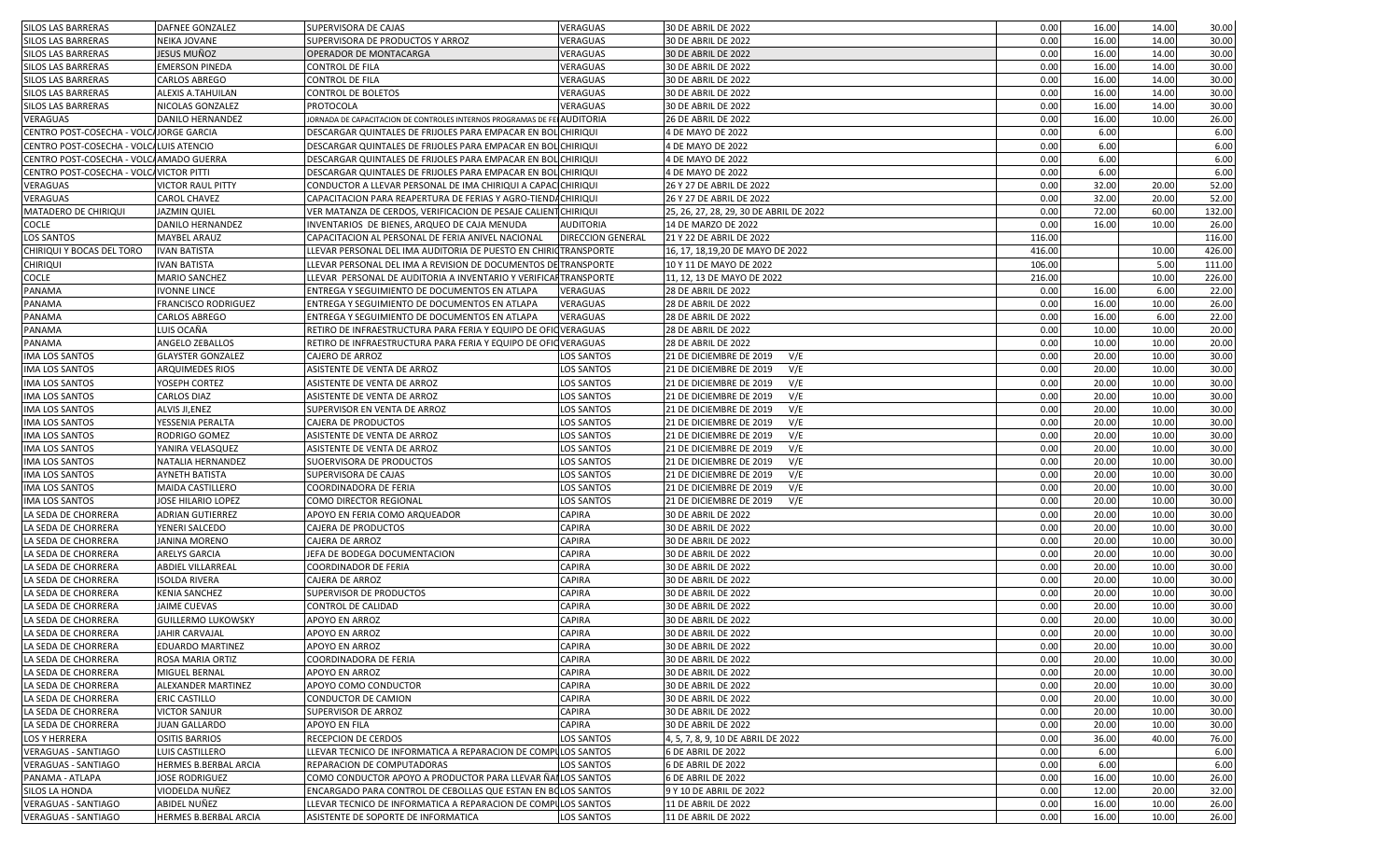| LOS SANTOS - HERRERA                                                                     | <b>OSIRIS BARRIOS</b>     | <b>RECEPCION DE CERDOS</b>                                            | <b>LOS SANTOS</b>     | 11, 15, 16 DE ABRIL DE 2022                                               | 0.00   | 18.00  | 25.00  | 43.00  |
|------------------------------------------------------------------------------------------|---------------------------|-----------------------------------------------------------------------|-----------------------|---------------------------------------------------------------------------|--------|--------|--------|--------|
| MERCA PANAMA - ATLAPA                                                                    | <b>JUAN NAVARRO</b>       | LLEVAR DOCUMENTOS ATLAPA Y ENTREGAR VALIJA A MERCALLOS SANTOS         |                       | 12 DE ABRIL DE 2022                                                       | 0.00   | 16.00  | 10.00  | 26.00  |
| PENONOME - COCLE - CHAME                                                                 | HERMES B.BERBAL ARCIA     | INVENTARIO DE EQUIPO DE INFORMATICA Y TRASLADO DE PHLOS SANTOS        |                       | 19 DE ABRIL DE 2022                                                       | 0.00   | 16.00  | 10.00  | 26.00  |
| MERCADO SAN FELIPE NERI, MARISCO, OSVALDO CHRISTIE                                       |                           | RECOLECCION DE PRECIOS MAYORISTAS Y MINORISTAS                        | MERCADEO              | 1, 4, 5, 6, 7, 8, 11, 12, 13, 14 DE ABRIL DE 2022                         | 0.00   |        | 60.00  | 60.00  |
| MERCADO SAN FELIPE NERI, MARISCO,                                                        | <b>OSVALDO CHRISTIE</b>   | RECOLECCION DE PRECIOS MAYORISTAS Y MINORISTAS                        | MERCADEO              | 18, 19, 20, 21, 22, 25, 26, 27, 28, 29 DE ABRIL DE 2022                   | 0.00   |        | 66.00  | 66.00  |
| <b>CHIRIQUI</b>                                                                          | YOBANA TORRES             | REVISION DE DOCUMENTOS PARA PAGO DE CEBOLLAS                          | MERCADEO              | 10 Y 11 DE MAYO DE 2022                                                   | 112.00 |        | 3.00   | 115.00 |
| TOCUMEN, MERCA PANAMA, AT JOSE AGUILAR                                                   |                           | LLEVAR PERSONAL DEL IMA IDA Y VUELTA                                  | TRANSPORTE            | 1,4,5,6,7,8,11,12,13,14,18,19,20,21,22,15,26,27,28,29 DE ABRIL DE 2022    | 0.00   | 180.00 | 120.00 | 300.00 |
| CHORRERA, MERCA PANAMA, SIL MAURICIO ZARRAONANDIA                                        |                           | LLEVAR PERSONAL DEL IMA IDA Y VUELTA                                  | <b>TRANSPORTE</b>     | l, 4, 5, 6, 7, 8, 11, 12, 13, 14, 18, 19, 20, 21, 22, 25 DE ABRIL DE 2022 | 0.00   | 138.00 | 155.00 | 293.00 |
| CHORRERA, MERCA PANAMA, SIL MAURICIO ZARRAONANDIA                                        |                           | LLEVAR PERSONAL DEL IMA IDA Y VUELTA                                  | TRANSPORTE            | 27, 28, 29 DE ABRIL DE 2022                                               | 0.00   | 27.00  | 30.00  | 57.00  |
|                                                                                          |                           | VISITA A PRODUCTORES Y GRUPOS ORGANIZADOS EN AREA OBOCAS DEL TORO     |                       | 22, 23, 24 DE MARZO DE 2022                                               | 194.00 |        |        | 194.00 |
|                                                                                          | <b>FRANCISCO CHIU</b>     | VISITA TECNICA POR INSTRUCCIÓN DE LCDA.HEIDY REINOSO                  | <b>BOCAS DEL TORO</b> | 31 DE MARZO DE 2022                                                       | 0.00   | 16.00  | 5.00   | 21.00  |
| PANAMA                                                                                   | FRANCISCO CHIU            | REUNION CON AGROINDUSTRIA Y DIRECTORA DE ANATI                        | <b>BOCAS DEL TORO</b> | 12, 13, 14, 15, 16 DE MAYO DE 2022                                        | 400.00 |        | 5.00   | 405.00 |
| COMARCA NGABE BUGLE                                                                      | FRANCISCO CHIU            | APOYO Y TRASLADO DE PRODUCTORES BENEFICIADOS EN GIRBOCAS DEL TORO     |                       | 7 Y 8 DE ABRIL DE 2022                                                    | 116.00 |        | 5.00   | 121.00 |
| PANAMA                                                                                   | <b>FRANCISCO CHIU</b>     | TRAMITE DE VERIFICACION DE PLANO DEL IMA, RETIRO DE INSBOCAS DEL TORO |                       | 26, 27, 28, 29 DE ABRIL DE 2022                                           | 306.00 |        | 5.00   | 311.00 |
| MERCA, ATLAPA, FRIGO                                                                     | GILBERTO RODRIGUEZ        | ENTREGA DE DOCUMENTOS Y RETIRO DE UTILES DE OFICINA COCLE             |                       | 9 DE MAYO DEL 2022                                                        | 12.00  |        | 10.00  | 22.00  |
| MERCA, ATLAPA, FRIGO                                                                     | GILBERTO RODRIGUEZ        | ENTREGA DE DOCUMENTOS Y RETIRO DE PRODUCTOS                           | COCLE                 | 5 DE MAYO DEL 2022                                                        | 16.00  |        | 10.00  | 26.00  |
| REGIONAL DE VERAGUAS                                                                     | <b>OLIVE TH RODRIGUEZ</b> | CAPACITACION DE FERIAS                                                | COCLE                 | 26 DE ABRIL DE 2022                                                       | 16.00  |        | 10.00  | 26.00  |
| COMARCA NGABE BUGLE                                                                      | JUAN GONZALEZ             | <b>CONDUCTOR</b>                                                      | TRANSPORTE            | 7,8,9 DE ABRIL DE 2022                                                    | 100.00 | 112.00 | 5.00   | 217.00 |
| <b>BRINDANDO APOYO</b>                                                                   | ALEXIS MONTENEGRO         | <b>CONDUCTOR</b>                                                      | TRANSPORTE            | 1,4,5,6,7,8 DE ABRIL DE 2022.                                             | 0.00   | 45.00  | 60.00  | 105.00 |
| TRASPOPRTAMDO PERSONAL                                                                   | ALEXIS MONTENEGRO         | CONDUCTOR                                                             | TRANSPORTE            | 11,12,13,14 DE ABRIL DE 2022                                              | 0.00   | 30.00  | 35.00  | 65.00  |
| TRASPOPRTAMDO PERSONAL                                                                   | <b>ALEXIS MONTENEGRO</b>  | <b>CONDUCTOR</b>                                                      | TRANSPORTE            | 18,19,20,21,22 DE ABRIL DE 2022                                           | 0.00   | 36.00  | 40.00  | 76.00  |
| TRANSPORTANDO PERSONAL                                                                   | ALEXIS MONTENEGRO         | <b>CONDUCTOR</b>                                                      | TRANSPORTE            | 25,26,27,28 DE ABRIL DE 2022                                              | 0.00   | 24.00  | 40.00  | 64.00  |
|                                                                                          |                           | <b>AUDITOR</b>                                                        | AUDITORIA             |                                                                           | 0.00   | 16.00  | 10.00  | 26.00  |
| REGIONAL DE HERRERA<br>INSTALACIONES IMA DE CHEPO DELFINA JAEN                           | DANILO HERNANDEZ          | <b>CAJERA DE ARROZ</b>                                                | CHEPO                 | 10 DE MARZO DE 2022<br>14 DE MAYO DE 2022                                 | 0.00   | 20.00  | 10.00  | 30.00  |
|                                                                                          |                           | <b>CAJERA IV ARROZ</b>                                                | CHEPO                 |                                                                           | 0.00   | 20.00  | 10.00  | 30.00  |
| INSTALACIONES IMA DE CHEPO   IVETH GAMBOA<br>INSTALACIONES IMA DE CHEPO YORNELIS GONDOLA |                           |                                                                       |                       | 14 DE MAYO DE 2022<br>14 DE MAYO DE 2022                                  |        |        |        |        |
|                                                                                          |                           | CAJERA YO ARROZ                                                       | CHEPO                 |                                                                           | 0.00   | 20.00  | 10.00  | 30.00  |
| INSTALACIONES IMA DE CHEPO IRVING CEDEÑO                                                 |                           | CAJERA DE PRODUCTOS                                                   | CHEPO                 | 14 DE MAYO DE 2022                                                        | 0.00   | 20.00  | 10.00  | 30.00  |
| INSTALACIONES IMA DE CHEPO ALERNAN MEJIA                                                 |                           | <b>ASISTENTE DE ARROZ</b>                                             | CHEPO                 | 14 DE MAYO DE 2022                                                        | 0.00   | 20.00  | 10.00  | 30.00  |
| CHEQUEADORES DE PRODUCTO ERASMO MORALES                                                  |                           | CHEADOR DE PRODUCTOS EN FRIGO PANAMA                                  | FRIGO PANAMA          | 14,19,20 DE ABRIL DE 20222.                                               | 0.00   | 24.00  | 20.00  | 44.00  |
| CHEQUEADORES DE PRODUCTO ERASMO MORALES                                                  |                           | CHEADOR DE PRODUCTOS EN FRIGO PANAMA                                  | <b>FRIGO PANAMA</b>   | 26,27,28 DE ABRIL DE 2022.                                                | 0.00   | 18.00  | 15.00  | 33.00  |
| INSTALACIONES IMA DE CHEPO FELIPE RODRIGUEZ                                              |                           | <b>ASISTENTE DE ARROZ</b>                                             | CHEPO                 | 14 DE MAYO DE 2022                                                        | 0.00   | 20.00  | 10.00  | 30.00  |
| INSTALACIONES IMA DE CHEPO RUBEN GONZALEZ                                                |                           | <b>ASISTENTE DE ARROZ</b>                                             | CHEPO                 | 14 DE MAYO DE 2022                                                        | 0.00   | 20.00  | 10.00  | 30.00  |
| INSTALACIONES IMA DE CHEPO DAVID LEZCANO                                                 |                           | ASISTENTE DE PRODUCTOS                                                | CHEPO                 | 14 DE MAYO DE 2022                                                        | 0.00   | 20.00  | 10.00  | 30.00  |
| INSTALACIONES IMA DE CHEPO YESENIA GONZALEZ                                              |                           | <b>SUPERVISOR DE FERIA</b>                                            | CHEPO                 | 14 DE MAYO DE 2022                                                        | 0.00   | 20.00  | 10.00  | 30.00  |
| INSTALACIONES IMA DE CHEPO ROBERTO JAEN                                                  |                           | <b>CONDUCTOR</b>                                                      | CHEPO                 | 14 DE MAYO DE 2022                                                        | 0.00   | 20.00  | 10.00  | 30.00  |
| INSTALACIONES IMA DE CHEPO                                                               | SANDOVA OTERO             | <b>COORDINADOR DE FERIA</b>                                           | CHEPO                 | 14 DE MAYO DE 2022                                                        | 0.00   | 20.00  | 10.00  | 30.00  |
| MONAFRILLO ESTACIONAMIEN LUZ VEGA                                                        |                           | CAJERA                                                                | <b>HERRERA</b>        | 14 DE MAYO DE 2022                                                        | 0.00   | 20.00  | 10.00  | 30.00  |
| MONAFRILLO ESTACIONAMIEN ADARCENIDA CEDEÑO                                               |                           | <b>CAJERA</b>                                                         | <b>HERRERA</b>        | 14 DE MAYO DE 2022                                                        | 0.00   | 20.00  | 10.00  | 30.00  |
| MONAFRILLO ESTACIONAMIEN JOSUE PEREZ                                                     |                           | ASISTENTE DE ARROZ                                                    | HERRERA               | 14 DE MAYO DE 2022                                                        | 0.00   | 20.00  | 10.00  | 30.00  |
| MONAFRILLO ESTACIONAMIEN LEONARDO MONTERREY                                              |                           | <b>ASISTENTE DE ARROZ</b>                                             | HERRERA               | 14 DE MAYO DE 2022                                                        | 0.00   | 20.00  | 10.00  | 30.00  |
| MONAFRILLO ESTACIONAMIEN LUIS SAMANIEGO                                                  |                           | <b>ASISTENTE DE ARROZ</b>                                             | <b>HERRERA</b>        | 14 DE MAYO DE 2022                                                        | 0.00   | 20.00  | 10.00  | 30.00  |
| MONAFRILLO ESTACIONAMIEN MELQUIADEZ MARTINEZ                                             |                           | <b>ASISTENTE DE ARROZ</b>                                             | HERRERA               | 14 DE MAYO DE 2022                                                        | 0.00   | 20.00  | 10.00  | 30.00  |
| MONAFRILLO ESTACIONAMIEN CLARISA PAZCO                                                   |                           | ASISTENTE DE PRODUCTOS                                                | HERRERA               | 14 DE MAYO DE 2022                                                        | 0.00   | 20.00  | 10.00  | 30.00  |
| MONAFRILLO ESTACIONAMIEN JOHAM SAAVEDRA                                                  |                           | ASISTENTE DE PRODUCTOS                                                | <b>HERRERA</b>        | 14 DE MAYO DE 2022                                                        | 0.00   | 20.00  | 10.00  | 30.00  |
| MONAFRILLO ESTACIONAMIEN GERMAN BATISTA                                                  |                           | <b>CONTROL DE CALIDAD</b>                                             | HERRERA               | 14 DE MAYO DE 2022                                                        | 0.00   | 20.00  | 10.00  | 30.00  |
| MONAFRILLO ESTACIONAMIEN RUBEN JARAMILLO                                                 |                           | <b>AYUDANTEDE FILA</b>                                                | <b>HERRERA</b>        | 14 DE MAYO DE 2022                                                        | 0.00   | 20.00  | 10.00  | 30.00  |
| MONAFRILLO ESTACIONAMIEN VICTOR CABRERA                                                  |                           | <b>CONDUCTOR Y AYUDANTE</b>                                           | HERRERA               | 14 DE MAYO DE 2022                                                        | 0.00   | 20.00  | 10.00  | 30.00  |
| MONAFRILLO ESTACIONAMIEN RIGOBERTO ORO                                                   |                           | CONDUCTOR DEL PERSONAL                                                | HERRERA               | 14 DE MAYO DE 2022                                                        | 0.00   | 20.00  | 10.00  | 30.00  |
| MONAFRILLO ESTACIONAMIEN HECTOR MITRE                                                    |                           | COMUNICADOR                                                           | HERRERA               | 14 DE MAYO DE 2022                                                        | 0.00   | 20.00  | 10.00  | 30.00  |
| MONAFRILLO ESTACIONAMIEN RUBIER DIAZ                                                     |                           | SUPERVISOR DE CAJA                                                    | HERRERA               | 14 DE MAYO DE 2022                                                        | 0.00   | 20.00  | 10.00  | 30.00  |
| MONAFRILLO ESTACIONAMIEN BETZAIDA VILLALAZ                                               |                           | COORDINADORA                                                          | HERRERA               | 14 DE MAYO DE 2022                                                        | 0.00   | 16.00  | 14.00  | 30.00  |
| PANAMA                                                                                   | JORGE OWENS               | <b>CONDUCTOR</b>                                                      | <b>BOCAS DEL TORO</b> | 12 AL 16 DE MAYO DE 2022                                                  | 300.00 | 100.00 | 5.00   | 405.00 |
| PROVINCIA DE CHIRIQUI                                                                    | <b>EULISES RAMOS</b>      | INGENIERO AGRONOMO SUPERVISION                                        | MERCADEO              | 25,26 DE MAYO DE 2022                                                     | 100.00 | 16.00  | 10.00  | 126.00 |
| GALORES                                                                                  | RAFAEL STEVENS            | <b>GALORES</b>                                                        | AUDITORIA             | 14 DE ABRIL DE 2022                                                       | 0.00   | 6.00   | 10.00  | 16.00  |
| COCLE                                                                                    | <b>MARIO SANCHEZ</b>      | TRANSPORTANDO PERSONAL DE AUDITORIA                                   | TRANSPORTE            | 16 DE MAYO DE 2022                                                        | 0.00   | 12.00  | 5.00   | 17.00  |
| <b>VERAGUAS Y SONA</b>                                                                   | JUAN GONZALEZ             | TRANSPORTANDO PERSONAL DE RECURSOS HUMANOS                            | TRANSPORTE            | 30 DE MAYO AL 3 DE JUNIO DEL 2022                                         | 416.00 |        | 10.00  | 426.00 |
| COCLE                                                                                    | MARLENE SAMANIEGO         | TRASPASO ADMINISTRATIVO DE DIRECTORES DE HERRERA.                     | <b>AUDITORIA</b>      | 16 DE MAYO DE 2022                                                        | 0.00   | 12.00  |        | 12.00  |
| <b>CHIRIQUI</b>                                                                          | <b>MARIO SANCHEZ</b>      | TRANSPORTANDO A PERSONAL DE MERCADEO                                  | TRANSPORTE            | 25 AL 26 DE MAYO DEL 2022                                                 | 116.00 |        | 10.00  | 126.00 |
| COCLE                                                                                    | ROMEL RAMOS               | TRANSPORTANDO A PERSONAL DE AUDITORIA                                 | <b>TRANSPORTE</b>     | 20 DE MAYO DE 2022                                                        | 16.00  |        | 10.00  | 26.00  |
| HERRERA                                                                                  | <b>HEIDY REINOSO</b>      | GIRA DE TRABAJO COMUNITARIO                                           | DIRECCION GENERAL     | 6 ALA 7 DE MAYO DEL 2022                                                  | 26.00  |        | 5.00   | 31.00  |
| DARIEN                                                                                   | <b>HEIDY REINOSO</b>      | PAGO EN LA REGIONAL DE DARIEN                                         | DIRECCION GENERAL     | 7 AL 8 DE ABRIL DEL 2022                                                  | 110.00 |        | 5.00   | 115.00 |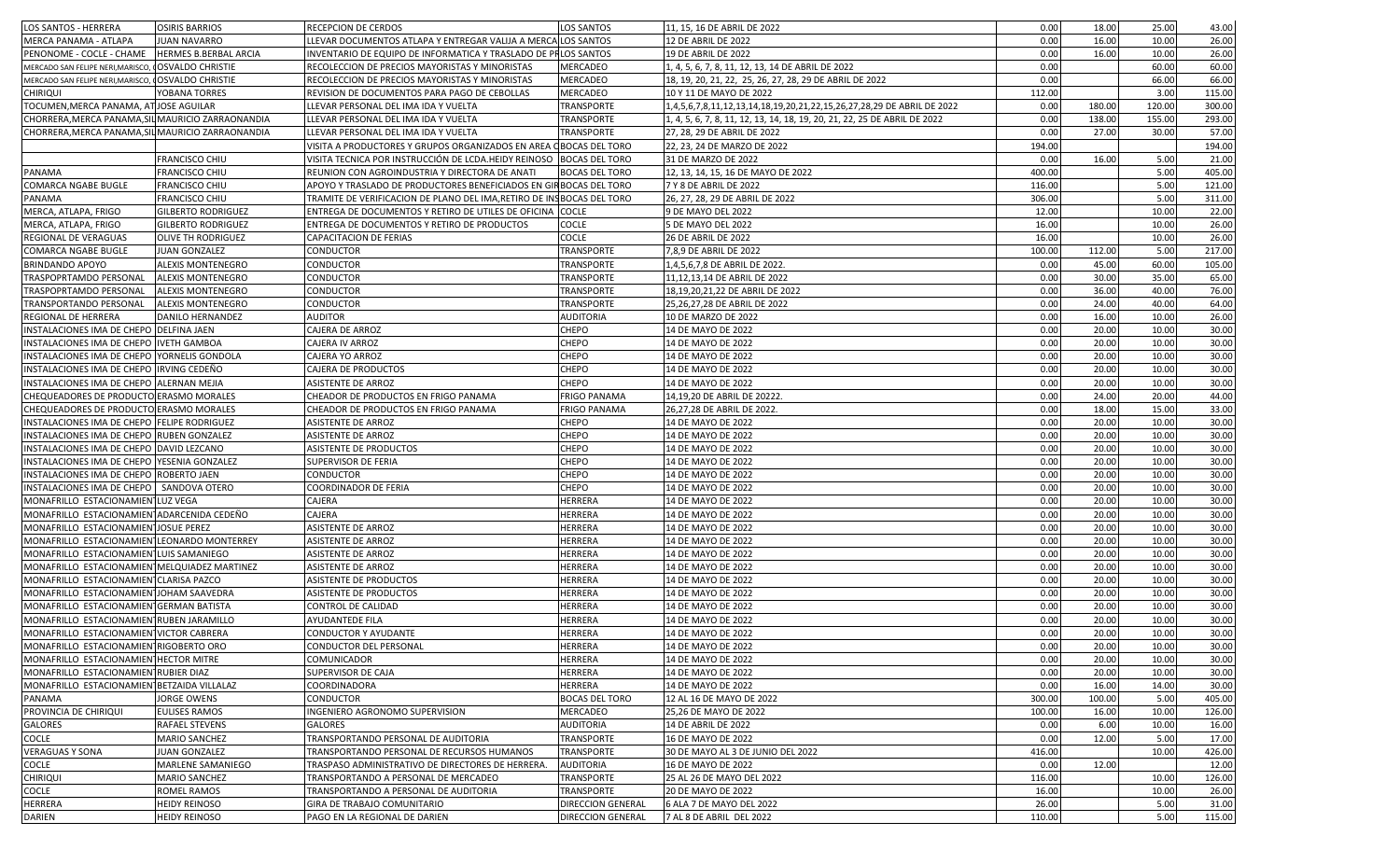| OFICINA CENTRAL - SILOS PANAI VICTOR CABRERA      |                                             | RETIRO DE MOVILIARIO DE OFICINA                               | <b>HERRERA</b>                      | 7 DE ABRIL DE 2022                               | 16.00           |       | 6.00          | 22.00           |
|---------------------------------------------------|---------------------------------------------|---------------------------------------------------------------|-------------------------------------|--------------------------------------------------|-----------------|-------|---------------|-----------------|
| VERAGUAS                                          | <b>VICTOR CABRERA</b>                       | CAPACITACIÓN DE INVENTARIO                                    | <b>HERRERA</b>                      | <b>27 DE ABRIL DE 2022</b>                       | 12.00           |       | 3.00          | 15.00           |
| VERAGUAS                                          | <b>VICTOR CABRERA</b>                       | CAPACITACIÓN DE INVENTARIO                                    | <b>HERRERA</b>                      | 26 DE ABRIL DE 2022                              | 12.00           |       | 3.00          | 15.00           |
| VERAGUAS                                          | <b>VICTOR CABRERA</b>                       | TRANSPORTE DE PRODUCTOS PARA FERIA DE COCLE                   | <b>HERRERA</b>                      | 28 DE ABRIL DE 2022                              | 12.00           |       |               | 12.00           |
| OFICINA CENTRAL - SILOS PANAI VICTOR CABRERA      |                                             | RETIRO DE PRODUCTOS PARA TIENDA EN CHITRE                     | <b>HERRERA</b>                      | 3 DE MAYO DE 2022                                | 12.00           |       | 3.00          | 15.00           |
| VERAGUAS                                          | <b>VICTOR CABRERA</b>                       | RETIRO DE INSUMOS PARA FERIA                                  | <b>HERRERA</b>                      | 10 DE MAYO DEL 2022                              | 12.00           |       | 3.00          | 15.00           |
| OFICINA CENTRAL - SILOS PANAI HECTOR CORDOBA      |                                             | <b>ENTREGA DE DOCUMENTOS</b>                                  | <b>HERRERA</b>                      | 19 DE ABRIL DE 2022                              | 16.00           |       | 10.00         | 26.00           |
| OFICINA CENTRAL - SILOS PANAI HECTOR CORDOBA      |                                             | ENTREGA DE DOCUMENTOS DESPACHO DE CEBOLLA                     | HERRERA                             | <b>22 DE ABRIL DE 2022</b>                       | 16.00           |       | 10.00         | 26.00           |
| VERAGUAS                                          | JOHAN SAAVEDRA                              | CAPACITACION DE INVENTARIOS                                   | <b>HERRERA</b>                      | 27 DE ABRIL DE 2022                              | 12.00           |       | 3.00          | 15.00           |
| VERAGUAS                                          | JOHAN SAAVEDRA                              | CAPACITACION DE INVENTARIOS                                   | <b>HERRERA</b>                      | 26 DE ABRIL DE 2022                              | 12.00           |       | 3.00          | 15.00           |
| OFICINA CENTRAL - SILOS PANAI MEYBIS FLORES       |                                             | ENTREGA DE DOCUMNETOS EN MERCA PANAMA Y ATLAPA                | <b>HERRERA</b>                      | 11 DE MAYO DE 2022                               | 16.00           |       | 10.00         | 26.00           |
| OFICINA CENTRAL - SILOS PANAI MEYBIS FLORES       |                                             | ENTREGA DE DOCUMENTOS DESPACHO DE CEBOLLA                     | <b>HERRERA</b>                      | <b>22 DE ABRIL DE 2022</b>                       | 16.00           |       | 10.00         | 26.00           |
| VERAGUAS                                          | BETZAIDA VILLALAZ                           | CAPACITACION DE INVENTARIOS                                   | <b>HERRERA</b>                      | <b>26 DE ABRIL DE 2022</b>                       | 12.00           |       | 3.00          | 15.00           |
| VERAGUAS                                          | <b>BETZAIDA VILLALAZ</b>                    | CAPACITACION DE INVENTARIOS                                   | <b>HERRERA</b>                      | 27 DE ABRIL DE 2022                              | 12.00           |       | 3.00          | 15.00           |
| OFICINA CENTRAL - SILOS PANAI RIGOBERTO ORO       |                                             | ENTREGA DE DOCUMNETOS EN MERCA PANAMA Y ATLAPA                | <b>HERRERA</b>                      | 11 DE MAYO DE 2022                               | 16.00           |       | 6.00          | 22.00           |
| OFICINA CENTRAL - SILOS PANAI RIGOBERTO ORO       |                                             | ENTREGA DE PRODUCTOS CARNICOS                                 | <b>HERRERA</b>                      | 3 DE MAYO DE 2022                                | 12.00           |       | 3.00          | 15.00           |
| <b>LOS SANTOS</b>                                 | <b>JUSTO GONZALEZ</b>                       | APOYO A FERIA DE PLAZA PRAGA,                                 | <b>HERRERA</b>                      | 30 DE ABRIL DE 2022                              | 12.00           |       |               | 12.00           |
| <b>LOS SANTOS</b>                                 | <b>HECTOR MITRE</b>                         | APOYO A FERIA DE PLAZA PRAGA,                                 | <b>HERRERA</b>                      | 30 DE ABRIL DE 2022                              | 12.00           |       |               | 12.00           |
| COCLE                                             | MIOSOTY Y. MERA N.                          |                                                               | <b>AUDITORIA</b>                    | 20 DE MAYO DE 2022                               | 16.00           |       | 10.00         | 26.00           |
|                                                   |                                             |                                                               |                                     |                                                  |                 |       |               |                 |
| VERAGUAS<br>VERAGUAS-SONA                         | LEONARDO MONTERREY<br>HERMES B.BERBAL ARCIA |                                                               | <b>HERRERA</b><br><b>LOS SANTOS</b> | 10 DE MAYO DEL 2022<br>25 AL 27 DE MAYO DEL 2022 | 12.00<br>216.00 |       | 5.00<br>10.00 | 17.00<br>226.00 |
| VERAGUAS-SONA                                     | ROBERT DE HASETH                            |                                                               | <b>RECURSOS HUMANOS</b>             | 30 DE MAYO AL 3 DE JUNIO DEL 2022                | 416.00          |       | 10.00         | 426.00          |
| VERAGUAS-SONA                                     |                                             |                                                               | <b>RECURSOS HUMANOS</b>             | 30 DE MAYO AL 3 DE JUNIO DEL 2022                | 416.00          |       | 10.00         | 426.00          |
|                                                   | GISELLE SALDAÑA                             |                                                               |                                     |                                                  |                 |       |               |                 |
| <b>VERAGUAS-SONA</b>                              | MARISELA DE LEON                            |                                                               | <b>RECURSOS HUMANOS</b>             | 30 DE MAYO AL 3 DE JUNIO DEL 2022                | 416.00          |       | 10.00         | 426.00          |
| LOS SANTOS-HERRERA                                | JORGE MENDOZA                               | TRANSPORTA PERSONAL A LA RECEPCIN DE CERDOS                   | <b>LOS SANTOS</b>                   | 4 AL 10 DE ABRIL 2022                            | 42.00           |       | 45.00         | 87.00           |
| OFICINA CENTRAL - SILOS PANALANTONIO BATISTA      |                                             | ENTREGA Y RETIRO DE DOCUMENTOS, REUNION ADMINISTRALOS SANTOS  |                                     | 5 DE MAYO DEL 2022                               | 16.00           |       | 10.00         | 26.00           |
| OFICINA CENTRAL - SILOS PANAIJUAN NAVARRO         |                                             | ENTREGA Y RETIRO DE DOCUMENTOS, REUNION ADMINISTRALOS SANTOS  |                                     | 5 DE MAYO DEL 2022                               | 16.00           |       | 10.00         | 26.00           |
| VERAGUAS-SONA                                     | HERMES B.BERBAL ARCIA                       | INSTALACION DE RELOJ EN LA COMPUTADORA                        | <b>LOS SANTOS</b>                   | 12 DE MAYO DEL 2022                              | 16.00           |       | 10.00         | 26.00           |
| VERAGUAS                                          | <b>GLORIA MONTENEGRO</b>                    | INSTALACION DE RELOJ EN LA COMPUTADORA                        | <b>LOS SANTOS</b>                   | 12 DE MAYO DEL 2022                              | 16.00           |       | 10.00         | 26.00           |
| DARIEN                                            | LIZBETH DUQUE                               | PARTICIPACION EN LA FERIA DE DARIEN                           | <b>FERIA</b>                        | 13 AL 14 DE MAYO DEL 2022                        | 106.00          |       | 5.00          | 111.00          |
| DARIEN                                            | RICARDO CORDOBA                             | PARTICIPACION EN LA FERIA DE DARIEN                           | <b>FERIA</b>                        | 13 AL 14 DE MAYO DEL 2022                        | 106.00          |       | 5.00          | 111.00          |
| DARIEN                                            | FRANCISCO UBARTE                            | PARTICIPACION EN LA FERIA DE DARIEN                           | <b>FERIA</b>                        | 13 AL 14 DE MAYO DEL 2022                        | 106.00          |       | 5.00          | 111.00          |
| <b>LOS SANTOS</b>                                 | RICARDO PEART                               | PARTICIPACION EN FERIA INTERNACIONAL DE AZUERO                | <b>MERCADEO</b>                     | 21 AL 23 DE ABRIL DEL 2022                       | 216.00          |       | 10.00         | 226.00          |
| COCLE, HERRERA, LOS SANTOS, RAIMUNDO VALENCIA     |                                             | GIRA DE COORDINACION DE AGRO FERIA, EN PROVINCIAS             | <b>DIRECCION GENERAL</b>            | 25 AL 27 DE MAYO DEL 2022                        | 260.00          |       |               | 260.00          |
| COCLE, HERRERA, LOS SANTOS,                       | <b>ILENA CRUZ</b>                           | GIRA DE COORDINACION DE AGRO FERIA, EN PROVINCIAS             | ADMINISTRACION                      | 25 AL 27 DE MAYO DEL 2022                        | 206.00          |       | 5.00          | 211.00          |
| COCLE, HERRERA, LOS SANTOS,                       | <b>ANTONIO HERNANDEZ</b>                    | GIRA DE COORDINACION DE AGRO FERIA, EN PROVINCIAS             | <b>TRANSPORTE</b>                   | 25 AL 27 DE MAYO DEL 2022                        | 206.00          |       | 5.00          | 211.00          |
| <b>DISTRITO ANTON</b>                             | <b>FRANCISCO CASTRO</b>                     | APOYO EN COOPERATIVA LA LIBERTAD                              | <b>COCLE</b>                        | 26 DE MARZO DEL 2022                             | 6.00            |       | 10.00         | 16.00           |
| COCLE, COCLESITO, DONOSO                          | <b>FRANCISCO CASTRO</b>                     | PARTICIPACION DE ASAMBLEA AGRICOLA                            | <b>COCLE</b>                        | 7 DE MAYO DEL 2022                               | 6.00            |       | 10.00         | 16.00           |
| Chiriqui                                          | FERNANDO HERRERA                            | <b>GIRA EN DAVID</b>                                          | <b>COCLE</b>                        | 23 DE MAYO DEL 2022                              | 12.00           |       | 10.00         | 22.00           |
| <b>CHIRIQUI</b>                                   | <b>GILBERTO RODRIGUEZ</b>                   | <b>GIRA EN DAVID</b>                                          | <b>COCLE</b>                        | 23 DE MAYO DEL 2022                              | 12.00           |       | 10.00         | 22.00           |
| OFICINA CENTRAL - SILOS PANAI VICTOR RAUL PITTY   |                                             | RETIRAR VEHICULO DE LA REGIONAL DE DAVID                      | <b>CHIRIQUI</b>                     | 6 DE MAYO DE 2022                                | 16.00           |       | 10.00         | 26.00           |
| OFICINA CENTRAL - SILOS PANAI LUIS ATENCIO        |                                             | RETIRAR VEHICULO DE LA REGIONAL DE DAVID                      | <b>CHIRIQUI</b>                     | 6 DE MAYO DE 2022                                | 16.00           |       | 10.00         | 26.00           |
| COCLE                                             | ALEJANDRO VELEZ                             | GIRA DE TRABAJO COMUNITARIO                                   | <b>RELACIONES PUBLICA</b>           | 20 DEMAYO DEL 2022                               | 16.00           |       | 6.00          | 22.00           |
| Chiriqui                                          | MARIA ROSA COBA                             | CUBRIR EVENTO DE INAUGURACION EN FERIA DE DAVID               | <b>CHIRIQUI</b>                     | 9,10,16 DE MARZO DE 2022                         | 0.00            | 18.00 | 15.00         | 33.00           |
| SANTIAGO                                          | <b>GABRIEL ALEGRIA</b>                      | REUNION DESPACHO SUPERIOR AGROINDUSTRIASD                     | <b>DARIEN</b>                       | 3 AL 4DE MARZO DEL 2022                          | 116.00          |       | 10.00         | 126.00          |
| OFICINA CENTRAL - SILOS PANAI EDWARD ESPINOSA     |                                             | DOCUMENTACION A OFICINA DE RECURSOS HUMANOSSD                 | <b>DARIEN</b>                       | 19 DE ABRIL DE 2022                              | 16.00           |       | 10.00         | 26.00           |
| OFICINA CENTRAL - SILOS PANAI GABRIEL ALEGRIA     |                                             | LLEVAR DOCUMENTOS Y RETIRO DE LLATAS PARA VEHICULO DARIEN     |                                     | 20 DE MAYO DE 2022                               | 16.00           |       | 10.00         | 26.00           |
| <b>VERAGUAS, CHIRIQUI</b>                         | JOSE CALOS NAJERA                           | REUNION DE PRODUCTORES TIERRAS ALTAS                          | <b>DIRECCION GENERAL</b>            | 26 AL 28 DE MAYO DEL 2022                        | 216.00          |       | 10.00         | 226.00          |
| <b>VERAGUAS, CHIRIQUI</b>                         | CARLOS MOTTA NUQUES                         | REUNION DE PRODUCTORES TIERRAS ALTAS                          | <b>DIRECCION GENERAL</b>            | 26 AL 28 DE MAYO DEL 2022                        | 276.00          |       |               | 276.00          |
| SANTIAGO                                          | <b>VIANETH MURILLO</b>                      | RUNION DE ALIMENTACION DEL DESPACHO SUPERIOR                  | <b>DARIEN</b>                       | 3 AL 4DE MARZO DEL 2022                          | 116.00          |       | 10.00         | 126.00          |
| OFICINA CENTRAL - SILOS PANAI LUIS ROJAS          |                                             | RETIRO D E MATERIALES PARA LA GENCIA DE SONA                  | VERAGUAS                            | 4 DE MAYO DE 2022                                | 16.00           |       | 4.00          | 20.00           |
| METETI FRENTE A MELO                              | VIANETHMURILLO                              | PARTICIPACION EN LA FERIA DE METETI.                          | <b>DARIEN</b>                       | 14 DE MAYO DE 2022                               | 0.00            | 16.00 | 14.00         | 30.00           |
| METETI FRENTE A MELO                              | <b>GUILLERMO BALOYES</b>                    | PARTICIPACION EN LA FERIA DE METETI.                          | <b>DARIEN</b>                       | 14 DE MAYO DE 2022                               | 0.00            | 16.00 | 14.00         | 30.00           |
| METETI FRENTE A MELO                              | <b>ABELINO QUIROZ</b>                       | PARTICIPACION EN LA FERIA DE METETI.                          | <b>DARIEN</b>                       | 14 DE MAYO DE 2022                               | 0.00            | 16.00 | 14.00         | 30.00           |
| METETI FRENTE A MELO                              | <b>EZEQUIEL PISARIO</b>                     | PARTICIPACION EN LA FERIA DE METETI.                          | <b>DARIEN</b>                       | 14 DE MAYO DE 2022                               | 0.00            | 16.00 | 14.00         | 30.00           |
| <b>CHIRIQUI</b>                                   | <b>ELVIS JIMENEZ</b>                        | TRASLADO DE PRODUCTOS DE FERI LAS BARRERA A SILOS SANVERAGUAS |                                     | 10 DE MAYO DEL 2022                              | 6.00            |       |               | 6.00            |
| <b>CHIRIQUI</b>                                   | JESUS MUÑOZ                                 | TRASLADO DE PRODUCTOS DE FERI LAS BARRERA A SILOS SANVERAGUAS |                                     | 10 DE MAYO DEL 2022                              | 6.00            |       |               | 6.00            |
| OFICINA CENTRAL - SILOS PANAI AARON URRIOLA       |                                             | RETIRO DE EQUIPO DE OFICINA Y ENTREGA DE DOCUMENTOS VERAGUAS  |                                     | 10 DE MAYO DEL 2022                              | 10.00           |       | 5.00          | 15.00           |
| OFICINA CENTRAL - SILOS PANAI FRANCISCO RODRIGUEZ |                                             | RETIRO DE EQUIPO DE OFICINA Y ENTREGA DE DOCUMENTOS VERAGUAS  |                                     | 10 DE MAYO DEL 2022                              | 10.00           |       | 5.00          | 15.00           |
| COCLE                                             | LUIS OCAÑA                                  |                                                               | VERAGUAS                            | 11 DE MAYO DE 2022                               | 6.00            |       |               | 6.00            |
| COCLE                                             | <b>EDMILIAN GONZALEZ</b>                    |                                                               | VERAGUAS                            | 11 DE MAYO DE 2022                               | 6.00            |       |               | 6.00            |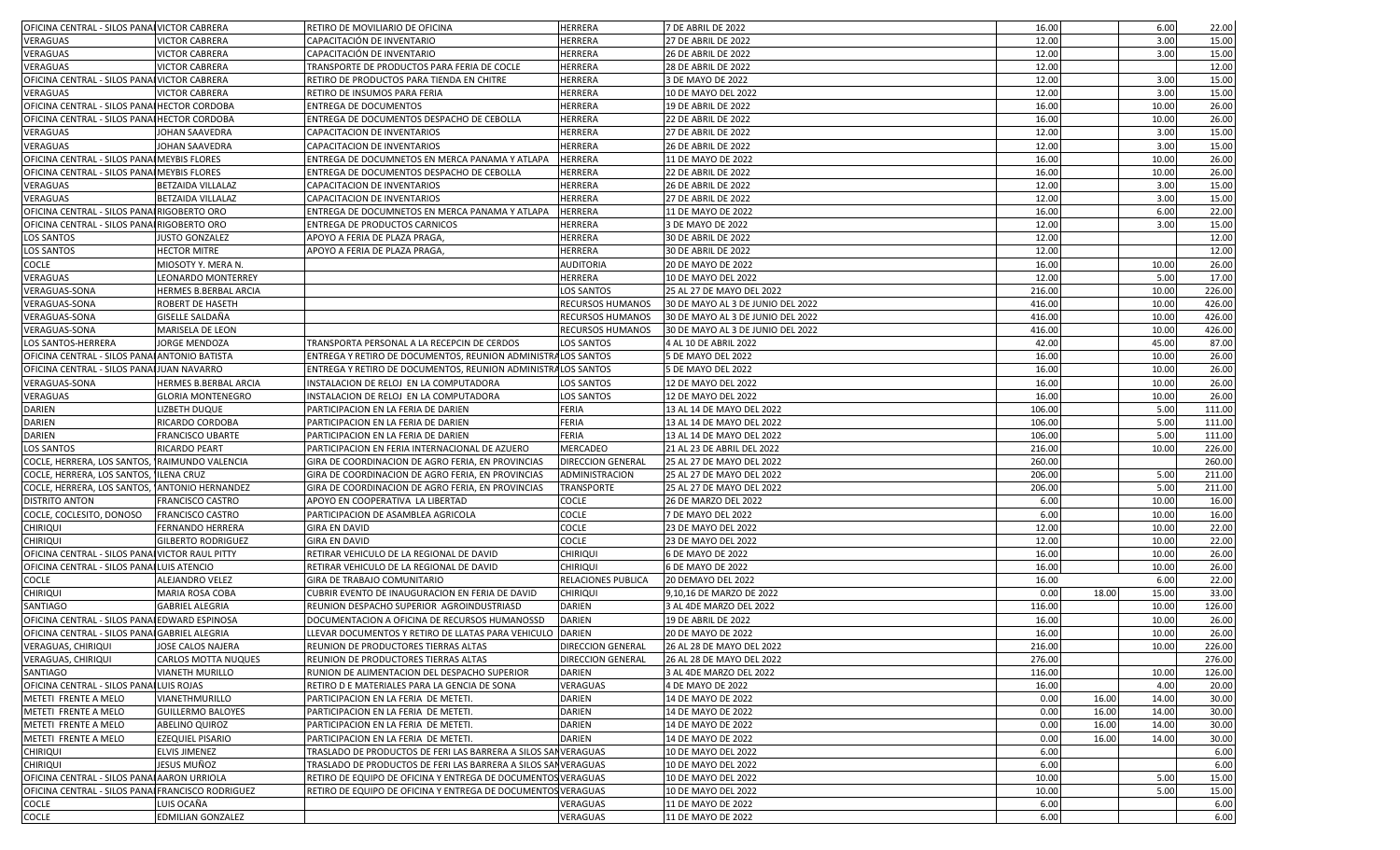| COCLE                                        | <b>NELSON GUERRA</b>     |                                                                       | VERAGUAS                                      | 11 DE MAYO DE 2022               | 6.00   |       |       | 6.00   |
|----------------------------------------------|--------------------------|-----------------------------------------------------------------------|-----------------------------------------------|----------------------------------|--------|-------|-------|--------|
| COCLE                                        | RAUL BATISTA             |                                                                       | VERAGUAS                                      | 11 DE MAYO DE 2022               | 6.00   |       |       | 6.00   |
| COCLE                                        | RAUL BATISTA             | RETIRO DE CEBOLLAS DE IMA PENONOME A SILOS LA VARRER VERAGUAS         |                                               | 17 DE MAYO DE 2022               | 6.00   |       |       | 6.00   |
| COCLE                                        | <b>VLADIMIR MARTINEZ</b> | RETIRO DE CEBOLLAS DE IMA PENONOME A SILOS LA VARRER VERAGUAS         |                                               | 17 DE MAYO DE 2022               | 6.00   |       |       | 6.00   |
| <b>COCLE</b>                                 | <b>NELSON GUERRA</b>     | RETIRO DE CEBOLLAS DE IMA PENONOME A SILOS LA VARRER VERAGUAS         |                                               | 17 DE MAYO DE 2022               | 6.00   |       |       | 6.00   |
| OFICINA CENTRAL - SILOS PANALJESUS MUÑOZ     |                          | TRAS LADO DE MUEBLES DE FERIA DE SILOS LA BARRERA A SILVERAGUAS       |                                               | 17 DE MAYO DE 2022               | 16.00  |       | 10.00 | 26.00  |
| OFICINA CENTRAL - SILOS PANAI ENRIQUE BERNAL |                          | TRAS LADO DE MUEBLES DE FERIA DE SILOS LA BARRERA A SILVERAGUAS       |                                               | 17 DE MAYO DE 2022               | 16.00  |       | 10.00 | 26.00  |
| OFICINA CENTRAL - SILOS PANAI JOSE CORREA    |                          | TRAS LADO DE MUEBLES DE FERIA DE SILOS LA BARRERA A SILVERAGUAS       |                                               | 17 DE MAYO DE 2022               | 16.00  |       | 10.00 | 26.00  |
| OFICINA CENTRAL - SILOS PANAI EDGARDO ABREGO |                          | TRAS LADO DE MUEBLES DE FERIA DE SILOS LA BARRERA A SILVERAGUAS       |                                               | 17 DE MAYO DE 2022               | 16.00  |       | 10.00 | 26.00  |
| PENONOME                                     | ANGELO ZEBALLOS          | RETIRO DE CEBOLLA DE IMA PENONOME A SILOS L BARRERA                   | <b>IVERAGUAS</b>                              | 18 DE MAYO DE 2022               | 6.00   |       |       | 6.00   |
| PENONOME                                     | <b>NELSON GUERRA</b>     | RETIRO DE CEBOLLA DE IMA PENONOME A SILOS L BARRERA                   | <b>IVERAGUAS</b>                              | 18 DE MAYO DE 2022               | 6.00   |       |       | 6.00   |
| PENONOME                                     | <b>BEDA AIZPRUA</b>      | RETIRO DE CEBOLLA DE IMA PENONOME A SILOS L BARRERA                   | <b>IVERAGUAS</b>                              | 18 DE MAYO DE 2022               | 6.00   |       |       | 6.00   |
| <b>SILOS PANAMA</b>                          | RAFAEL STEVENS           | PARTICIPACION DE COMO AUDITOR EN FERIA                                | <b>AUDITORIA</b>                              | 30 DE ABRIL DE 2022              | 0.00   | 16.00 | 14.00 | 30.00  |
| CAPIRA                                       | MIOSOTY MERA             | PARTICIPACION DE COMO AUDITOR EN FERIA                                | <b>AUDITORIA</b>                              | 30 DE ABRIL DE 2022              | 0.00   | 16.00 | 14.00 | 30.00  |
| COCLE                                        | CARLOS ABREGO            | TRASLADO DE PRODUCTOS DE SILOS PENONOME A LA BARRE VERAGUAS           |                                               | 16 DE MAYO DE 2022               | 6.00   |       |       | 6.00   |
| COCLE                                        | CARLOS ABREGO            | TRASLADO DE PRODUCTOS DE SILOS LA BARRERA A SILOS PENVERAGUAS         |                                               | 17DE MAYO DE 2022                | 6.00   |       |       | 6.00   |
| COCLE                                        | LUIS OCAÑA               | TRASLADO DE PRODUCTOS DE SILOS PENONOME A LA BARRE VERAGUAS           |                                               | 18 DE MAYO DE 2022               | 6.00   |       |       | 6.00   |
| COCLE                                        | <b>ENRIQUE BERNAL</b>    | RETIRO Y TRASLADO DE PRODUCTOS DE PENOME A LA BARREVERAGUAS           |                                               | 19 DE MAYO DE 2022               | 6.00   |       |       | 6.00   |
| COCLE                                        | AARON URRIOLA            | RETIRO Y TRASLADO DE PRODUCTOS DE PENOME A LA BARREVERAGUAS           |                                               | 19 DE MAYO DE 2022               | 6.00   |       |       | 6.00   |
| <b>COCLE</b>                                 | <b>NELSON GUERRA</b>     | RETIRO Y TRASLADO DE PRODUCTOS DE PENOME A LA BARREVERAGUAS           |                                               | 19 DE MAYO DE 2022               | 6.00   |       |       | 6.00   |
| COCLE                                        | <b>JUAN ALAIN</b>        | RETIRO Y TRASLADO DE PRODUCTOS DE PENOME A LA BARREVERAGUAS           |                                               | 19 DE MAYO DE 2022               | 6.00   |       |       | 6.00   |
| COCLE                                        | JESUS MUÑOZ              | RETIRO Y TRASLADO DE PRODUCTOS DE PENOME A LA BARREVERAGUAS           |                                               | 19 DE MAYO DE 2022               | 6.00   |       |       | 6.00   |
| COCLE                                        | <b>EDGAR ABREGO</b>      | RETIRO Y TRASLADO DE PRODUCTOS DE PENOME A LA BARREVERAGUAS           |                                               | 19 DE MAYO DE 2022               | 6.00   |       |       | 6.00   |
| COCLE                                        | ANGELO ZEBALLOS          | RETIRO Y TRASLADO DE PRODUCTOS DE PENOME A LA BARREVERAGUAS           |                                               | 19 DE MAYO DE 2022               | 6.00   |       |       | 6.00   |
| COCLE                                        | <b>BEDA AIZPRUA</b>      | RETIRO Y TRASLADO DE PRODUCTOS DE PENOME A LA BARREVERAGUAS           |                                               | 19 DE MAYO DE 2022               | 6.00   |       |       | 6.00   |
| HERRERA, LOS SANTOS                          | MARISELA DE LEON         | AUDITORIA DE PUESTOS CON DIGECA, EN REGIONAL DE HERR RECURSOS HUMANOS |                                               | 13 AL 17 DE JUNIO DEL 2022       | 416.00 |       | 10.00 | 426.00 |
| HERRERA, LOS SANTOS                          | ROBET DE HASETH          | AUDITORIA DE PUESTOS CON DIGECA, EN REGIONAL DE HERR RECURSOS HUMANOS |                                               | 13 AL 17 DE JUNIO DEL 2022       | 416.00 |       | 10.00 | 426.00 |
| HERRERA, LOS SANTOS                          | <b>EDIGIO OBALDIA</b>    | AUDITORIA DE PUESTOS CON DIGECA, EN REGIONAL DE HERR RECURSOS HUMANOS |                                               | 13 AL 17 DE JUNIO DEL 2022       | 416.00 |       | 10.00 | 426.00 |
| HERRERA, LOS SANTOS                          | <b>MARIO SANCHEZ</b>     | AUDITORIA DE PUESTOS CON DIGECA, EN REGIONAL DE HERR RECURSOS HUMANOS |                                               | 13 AL 17 DE JUNIO DEL 2022       | 416.00 |       | 10.00 | 426.00 |
| DISTRITO DE DOLEGA                           | <b>CAROL CHAVEZ</b>      | PARTICIPACION DE FERIA EN DOLEGA, CHIRIQUI                            | CHIRIQUI                                      | 28 DE MAYO DE 2022               | 0.00   | 16.00 | 14.00 | 30.00  |
| DISTRITO DE DOLEGA                           | <b>JORGE GARCIA</b>      | PARTICIPACION DE FERIA EN DOLEGA, CHIRIQUI.                           | <b>CHIRIQUI</b>                               | 28 DE MAYO DE 2022               | 0.00   | 16.00 | 14.00 | 30.00  |
| DISTRITO DE DOLEGA                           | MARIA ROSA COBA          | PARTICIPACION DE FERIA EN DOLEGA, CHIRIQUI.                           | <b>CHIRIQUI</b>                               | 28 DE MAYO DE 2022               | 0.00   | 16.00 | 14.00 | 30.00  |
| DISTRITO DE DOLEGA                           | <b>CARMEN IBARRA</b>     | PARTICIPACION DE FERIA EN DOLEGA, CHIRIQUI                            | <b>CHIRIQUI</b>                               | 28 DE MAYO DE 2022               | 0.00   | 16.00 | 14.00 | 30.00  |
| DISTRITO DE DOLEGA                           | AMADO GUERRA             | PARTICIPACION DE FERIA EN DOLEGA, CHIRIQUI.                           | <b>CHIRIQUI</b>                               | 28 DE MAYO DE 2022               | 0.00   | 16.00 | 14.00 | 30.00  |
| DISTRITO DE DOLEGA                           | KEVIN CEDEÑO             | PARTICIPACION DE FERIA EN DOLEGA, CHIRIQUI                            | CHIRIQUI                                      | 28 DE MAYO DE 2022               | 0.00   | 16.00 | 14.00 | 30.00  |
| DISTRITO DE DOLEGA                           | <b>VICTOR PITTI</b>      | PARTICIPACION DE FERIA EN DOLEGA, CHIRIQUI.                           | CHIRIQUI                                      | 28 DE MAYO DE 2022               | 0.00   | 16.00 | 14.00 | 30.00  |
| DISTRITO DE DOLEGA                           | <b>ALBERTO ORTIZ</b>     | PARTICIPACION DE FERIA EN DOLEGA, CHIRIQUI.                           | <b>CHIRIQUI</b>                               | 28 DE MAYO DE 2022               | 0.00   | 16.00 | 14.00 | 30.00  |
| DISTRITO DE DOLEGA                           | MILVA RODRIGUEZ          | PARTICIPACION DE FERIA EN DOLEGA, CHIRIQUI.                           | <b>CHIRIQUI</b>                               | 28 DE MAYO DE 2022               | 0.00   | 16.00 | 14.00 | 30.00  |
| DISTRITO DE DOLEGA                           | <b>HENRY ZAPATA</b>      | PARTICIPACION DE FERIA EN DOLEGA, CHIRIQUI.                           | <b>CHIRIQUI</b>                               | 28 DE MAYO DE 2022               | 0.00   | 16.00 | 14.00 | 30.00  |
| DISTRITO DE DOLEGA                           | <b>JAIME HERRERA</b>     | PARTICIPACION DE FERIA EN DOLEGA, CHIRIQUI.                           | <b>CHIRIQUI</b>                               | 28 DE MAYO DE 2022               | 0.00   | 16.00 | 14.00 | 30.00  |
| VERAGUAS                                     | ALBERTO ORTIZ            | RETIRO DE DOCUMENTOS IMA PENONOME Y APOYO A PANDICHIRIQUI             |                                               | 23 DE MAYO DEL 2022              | 16.00  |       | 38.00 | 54.00  |
| HERRERA, LOS SANTOS,                         | <b>GILLBERTO TAMAYO</b>  | INSPECCION EN REGIONAL                                                | SERVICIO AGROINDUSTRI 1 AL 2 DE JUNIO DE 2022 |                                  | 116.00 |       | 10.00 | 126.00 |
| HERRERA, LOS SANTOS,                         | SANTIAGO ROMERO          | INSPECCION EN REGIONAL                                                | SERVICIO AGROINDUSTRI 1 AL 2 DE JUNIO DE 2022 |                                  | 116.00 |       | 10.00 | 126.00 |
| LAS TABLAS                                   | YESSENIA REYES           | PARTICIPACION EN FERIA DE LAS TABLAS                                  | LOS SANTOS                                    | 30 DE ABRIL DE 2022              | 0.00   | 16.00 | 14.00 | 30.00  |
| <b>LAS TABLAS</b>                            | <b>JUAN VARGAS</b>       | PARTICIPACION EN FERIA DE LAS TABLAS                                  | LOS SANTOS                                    | 30 DE ABRIL DE 2022              | 0.00   | 16.00 | 14.00 | 30.00  |
| <b>LAS TABLAS</b>                            | JAIME HERNANDEZ          | PARTICIPACION EN FERIA DE LAS TABLAS                                  | LOS SANTOS                                    | 30 DE ABRIL DE 2022              | 0.00   | 16.00 | 14.00 | 30.00  |
| <b>LAS TABLAS</b>                            | <b>FERNANDO ESCOBAR</b>  | PARTICIPACION EN FERIA DE LAS TABLAS                                  | <b>LOS SANTOS</b>                             | 30 DE ABRIL DE 2022              | 0.00   | 16.00 | 14.00 | 30.00  |
| LAS TABLAS                                   | MIGUEL MENDOZA           | PARTICIPACION EN FERIA DE LAS TABLAS                                  | LOS SANTOS                                    | 30 DE ABRIL DE 2022              | 0.00   | 16.00 | 14.00 | 30.00  |
| <b>LAS TABLAS</b>                            | LUIS CASTILLERO          | PARTICIPACION EN FERIA DE LAS TABLAS                                  | LOS SANTOS                                    | 30 DE ABRIL DE 2022              | 0.00   | 16.00 | 14.00 | 30.00  |
| <b>LAS TABLAS</b>                            | LUZ VASQUEZ              | PARTICIPACION EN FERIA DE LAS TABLAS                                  | LOS SANTOS                                    | 30 DE ABRIL DE 2022              | 0.00   | 16.00 | 14.00 | 30.00  |
| <b>LAS TABLAS</b>                            | <b>GLORIA MONTENEGRO</b> | PARTICIPACION EN FERIA DE LAS TABLAS                                  | LOS SANTOS                                    | 30 DE ABRIL DE 2022              | 0.00   | 16.00 | 14.00 | 30.00  |
| <b>LAS TABLAS</b>                            | <b>NEDELKA GUTIERREZ</b> | PARTICIPACION EN FERIA DE LAS TABLAS                                  | <b>LOS SANTOS</b>                             | 30 DE ABRIL DE 2022              | 0.00   | 16.00 | 14.00 | 30.00  |
| <b>LAS TABLAS</b>                            | <b>ANDRES SAEZ</b>       | PARTICIPACION EN FERIA DE LAS TABLAS                                  | LOS SANTOS                                    | 30 DE ABRIL DE 2022              | 0.00   | 16.00 | 14.00 | 30.00  |
| <b>LAS TABLAS</b>                            | <b>AGUSTIN PEREZ</b>     | PARTICIPACION EN FERIA DE LAS TABLAS                                  | LOS SANTOS                                    | 30 DE ABRIL DE 2022              | 0.00   | 16.00 | 14.00 | 30.00  |
| LAS TABLAS                                   | ANGELICA DOMINGUEZ       | PARTICIPACION EN FERIA DE LAS TABLAS                                  | LOS SANTOS                                    | 30 DE ABRIL DE 2022              | 0.00   | 16.00 | 14.00 | 30.00  |
| <b>LAS TABLAS</b>                            | JOSE HILARIO LOPEZ       | PARTICIPACION EN FERIA DE LAS TABLAS                                  | LOS SANTOS                                    | 30 DE ABRIL DE 2022              | 0.00   | 16.00 | 14.00 | 30.00  |
| LOS SANTOS                                   | <b>JUAN NAVARRO</b>      | TRANSPORTA PERSONAL A LA RECEPCIN DE CERDOS                           | LOS SANTOS                                    | 20,21,22,25,26 DE ABRIL DEL 2022 | 0.00   | 30.00 | 25.00 | 55.00  |
| <b>LOS SANTOS</b>                            | <b>OSIRIS BARRIOS</b>    | TRANSPORTA PERSONAL A LA RECEPCIN DE CERDOS                           | LOS SANTOS                                    | 20,21,22,25,26 DE ABRIL DEL 2022 | 0.00   | 30.00 | 25.00 | 55.00  |
| LOS SANTOS, HERRERA                          | <b>OSIRIS BARRIOS</b>    | INVENTARIO DE EQUIPO                                                  | LOS SANTOS                                    | 11 AL 17 DE ABRIL DEL 2022       | 18.00  |       | 25.00 | 43.00  |
| LOS SANTOS, HERRERA                          | <b>JORGE MENDOZA</b>     | INVENTARIO DE EQUIPO                                                  | <b>LOS SANTOS</b>                             | 11 AL 17 DE ABRIL DEL 2022       | 24.00  |       | 25.00 | 49.00  |
| COCLE, PENONOME, CHAME                       | <b>GLORIA MONTENEGRO</b> | INVENTARIO DE EQUIPO                                                  | LOS SANTOS                                    | 19 DE ABRIL DE 2022              | 16.00  |       | 10.00 | 26.00  |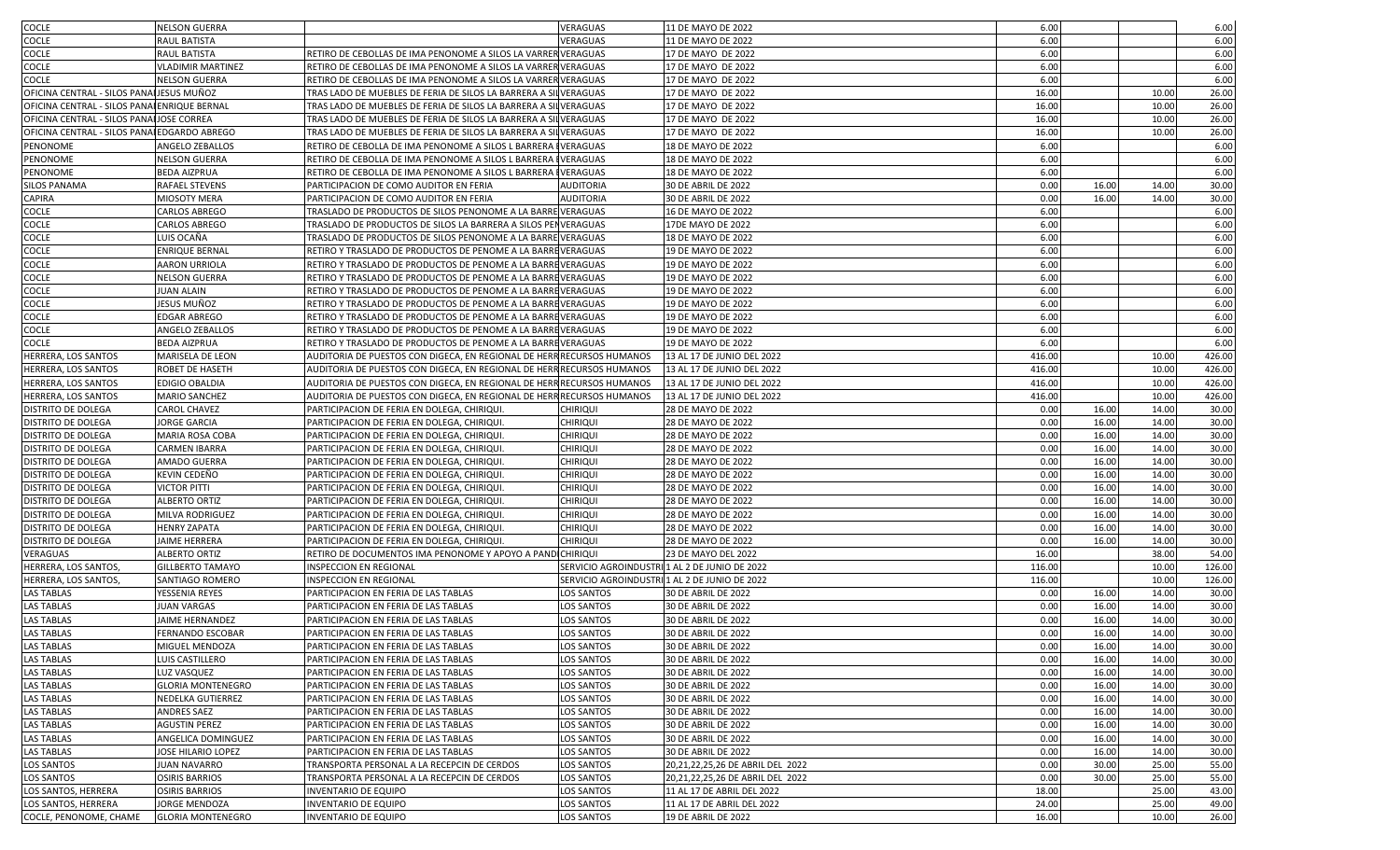| OFICINA CENTRAL - SILOS PANAIJOSE RODRIGUEZ       |                           | TRASLADO DE INSUMO HOSPITALARIO                                                               | <b>LOS SANTOS</b>                                                                    | <b>20 DE ABRIL DE 2022</b> | 16.00 |       | 10.00 | 26.00 |
|---------------------------------------------------|---------------------------|-----------------------------------------------------------------------------------------------|--------------------------------------------------------------------------------------|----------------------------|-------|-------|-------|-------|
| OFICINA CENTRAL - SILOS PANALJOSE RODRIGUEZ       |                           | TRASLADO DE INSUMO HOSPITALARIO                                                               | <b>LOS SANTOS</b>                                                                    | 10 DE MAYO DEL 2022        | 16.00 |       | 10.00 | 26.00 |
| OFICINA CENTRAL - SILOS PANAI GILBERTO RODRIGUEZ  |                           | ENTREGA DE DOCUMENTOS EN OFICINA CENTRALES                                                    | <b>COCLE</b>                                                                         | 17 DE MAYO DE 2022         | 16.00 |       | 10.00 | 26.00 |
| COCLE                                             | ANGELO ZEBALLOS           | TRASLADO DE ARROZ PARA FERIA DE SILOS LAS BERRERAS                                            | VERAGUAS                                                                             | 24 DE MAYO DE 2022         | 6.00  |       |       | 6.00  |
| COCLE                                             | REINALDO GONZALEZ         | TRASLADO DE ARROZ PARA FERIA DE SILOS LAS BERRERAS A FVERAGUAS                                |                                                                                      | 24 DE MAYO DE 2022         | 6.00  |       |       | 6.00  |
| OFICINA CENTRAL - SILOS PANAI RICHARDS GUERREL    |                           | OFICINA CENTRAL                                                                               | COCLE                                                                                | 25 DE MAYO DEL 2022        | 16.00 |       | 10.00 | 26.00 |
| OFICINA CENTRAL - SILOS PANAI FRANCISCO RODRIGUEZ |                           | ENTREGA DE DOCUMENTOS EN OFICINA CENTRALES                                                    | VERAGUAS                                                                             | 25 DE MAYO DEL 2022        | 16.00 |       | 10.00 | 26.00 |
| OFICINA CENTRAL - SILOS PANAI EMERSON PINEDA      |                           | ENTREGA DE DOCUMENTOS EN OFICINA CENTRALES                                                    | VERAGUAS                                                                             | <b>25 DE MAYO DEL 2022</b> | 16.00 |       | 10.00 | 26.00 |
| METROPOLITANA (SILOS)                             | ALEXIS MONTENEGRO         | PARTICPACION EN FERIA DE SILOS                                                                | METROPOLITANA (SILOS) 14 DE MAYO DE 2022                                             |                            | 0.00  | 16.00 | 14.00 | 30.00 |
| <b>CHIRIQUI</b>                                   | ALEJANDRO VELEZ           | COBERTURA FOTOGRAFIA GIRA DE TRABAJO COMUNITARIO                                              | <b>RELACIONES PUBLICA</b>                                                            | 28 DE ABRIL DE 2022        | 22.00 |       | 3.00  | 25.00 |
| <b>CHIRIQUI</b>                                   | ALEJANDRO VELEZ           | COBERTURA FOTOGRAFICA DEL DEFILE DE CARRETAS                                                  | RELACIONES PUBLICA                                                                   | 22 DE MAYO DE 2022         | 12.00 |       | 6.00  | 18.00 |
| METROPOLITANA (SILOS)                             | YASDEN RUIZ               | PARTICIPACION EN FERIA DE SILOS                                                               | METROPOLITANA (SILOS) 28 DE MAYO DE 2022                                             |                            | 0.00  | 16.00 | 14.00 | 30.00 |
| METROPOLITANA (SILOS)                             | RICARDO CORDOBA           | PARTICIPACION EN FERIA DE SILOS                                                               | METROPOLITANA (SILOS) 28 DE MAYO DE 2022                                             |                            | 0.00  | 16.00 | 14.00 | 30.00 |
| METROPOLITANA (SILOS)                             | <b>AMANDA BENNETT</b>     | PARTICIPACION EN FERIA DE SILOS                                                               | METROPOLITANA (SILOS) 28 DE MAYO DE 2022                                             |                            | 0.00  | 16.00 | 14.00 | 30.00 |
| METROPOLITANA (SILOS)                             | <b>RUSIBETH ROQUEBERT</b> | PARTICIPACION EN FERIA DE SILOS                                                               | METROPOLITANA (SILOS) 28 DE MAYO DE 2022                                             |                            | 0.00  | 16.00 | 14.00 | 30.00 |
| METROPOLITANA (SILOS)                             | <b>AGUSTINA GOMES</b>     | PARTICIPACION EN FERIA DE SILOS                                                               | METROPOLITANA (SILOS) 28 DE MAYO DE 2022                                             |                            | 0.00  | 16.00 | 14.00 | 30.00 |
| METROPOLITANA (SILOS)                             | LISBETH DUQUE             | PARTICIPACION EN FERIA DE SILOS                                                               | METROPOLITANA (SILOS) 28 DE MAYO DE 2022                                             |                            | 0.00  | 16.00 | 14.00 | 30.00 |
| METROPOLITANA (SILOS)                             | MARIA CEDEÑO              | PARTICIPACION EN FERIA DE SILOS                                                               | METROPOLITANA (SILOS) 28 DE MAYO DE 2022                                             |                            | 0.00  | 16.00 | 14.00 | 30.00 |
|                                                   |                           |                                                                                               |                                                                                      |                            |       |       |       |       |
| METROPOLITANA (SILOS)                             | AMBAR DE GRACIA           | PARTICIPACION EN FERIA DE SILOS                                                               | METROPOLITANA (SILOS) 28 DE MAYO DE 2022                                             |                            | 0.00  | 16.00 | 14.00 | 30.00 |
| METROPOLITANA (SILOS)                             | <b>ERVIN CRUZ</b>         | PARTICIPACION EN FERIA DE SILOS                                                               | METROPOLITANA (SILOS) 28 DE MAYO DE 2022<br>METROPOLITANA (SILOS) 28 DE MAYO DE 2022 |                            | 0.00  | 16.00 | 14.00 | 30.00 |
| METROPOLITANA (SILOS)                             | <b>IRAIDA RODRIGUEZ</b>   | PARTICIPACION EN FERIA DE SILOS                                                               |                                                                                      |                            | 0.00  | 16.00 | 14.00 | 30.00 |
| METROPOLITANA (SILOS)                             | <b>NELISBETH FABREGA</b>  | PARTICIPACION EN FERIA DE SILOS                                                               | METROPOLITANA (SILOS) 28 DE MAYO DE 2022                                             |                            | 0.00  | 16.00 | 14.00 | 30.00 |
| METROPOLITANA (SILOS)                             | <b>BRYANT GUERRERO</b>    | PARTICIPACION EN FERIA DE SILOS                                                               | METROPOLITANA (SILOS) 28 DE MAYO DE 2022                                             |                            | 0.00  | 16.00 | 14.00 | 30.00 |
| METROPOLITANA (SILOS)                             | <b>JOSE VILLARREAL</b>    | PARTICIPACION EN FERIA DE SILOS                                                               | METROPOLITANA (SILOS) 28 DE MAYO DE 2022                                             |                            | 0.00  | 16.00 | 14.00 | 30.00 |
| METROPOLITANA (SILOS)                             | <b>CELIA SANCHEZ</b>      | PARTICIPACION EN FERIA DE SILOS                                                               | METROPOLITANA (SILOS) 28 DE MAYO DE 2022                                             |                            | 0.00  | 16.00 | 14.00 | 30.00 |
| METROPOLITANA (SILOS)                             | <b>VIELKA HANSELL</b>     | PARTICIPACION EN FERIA DE SILOS                                                               | METROPOLITANA (SILOS) 28 DE MAYO DE 2022                                             |                            | 0.00  | 16.00 | 14.00 | 30.00 |
| METROPOLITANA (SILOS)                             | MIRNA HERNANDEZ           | PARTICIPACION EN FERIA DE SILOS                                                               | METROPOLITANA (SILOS) 28 DE MAYO DE 2022                                             |                            | 0.00  | 16.00 | 14.00 | 30.00 |
| METROPOLITANA (SILOS)                             | MANUEL BETHANCOURT        | PARTICIPACION EN FERIA DE SILOS                                                               | METROPOLITANA (SILOS) 28 DE MAYO DE 2022                                             |                            | 0.00  | 16.00 | 14.00 | 30.00 |
| METROPOLITANA (SILOS)                             | <b>ALEXIS CORDOBA</b>     | PARTICIPACION EN FERIA DE SILOS                                                               | METROPOLITANA (SILOS) 28 DE MAYO DE 2022                                             |                            | 0.00  | 16.00 | 14.00 | 30.00 |
| METROPOLITANA (SILOS)                             | <b>DANIEL VELARDE</b>     | PARTICIPACION EN FERIA DE SILOS                                                               | METROPOLITANA (SILOS) 28 DE MAYO DE 2022                                             |                            | 0.00  | 16.00 | 14.00 | 30.00 |
| METROPOLITANA (SILOS)                             | <b>JOSE MENDIETA</b>      | PARTICIPACION EN FERIA DE SILOS                                                               | METROPOLITANA (SILOS) 28 DE MAYO DE 2022                                             |                            | 0.00  | 16.00 | 14.00 | 30.00 |
| METROPOLITANA (SILOS)                             | <b>ENRIQUE DAWKINS</b>    | PARTICIPACION EN FERIA DE SILOS                                                               | METROPOLITANA (SILOS) 28 DE MAYO DE 2022                                             |                            | 0.00  | 16.00 | 14.00 | 30.00 |
| METROPOLITANA (SILOS)                             | RANDALL LOZADA            | PARTICIPACION EN FERIA DE SILOS                                                               | METROPOLITANA (SILOS) 28 DE MAYO DE 2022                                             |                            | 0.00  | 16.00 | 14.00 | 30.00 |
| METROPOLITANA (SILOS)                             | <b>HORACIO BRUCE</b>      | PARTICIPACION EN FERIA DE SILOS                                                               | METROPOLITANA (SILOS) 28 DE MAYO DE 2022                                             |                            | 0.00  | 16.00 | 14.00 | 30.00 |
| METROPOLITANA (SILOS)                             | RICARDO PEART             | PARTICIPACION EN FERIA DE SILOS                                                               | METROPOLITANA (SILOS) 28 DE MAYO DE 2022                                             |                            | 0.00  | 16.00 | 14.00 | 30.00 |
| COCLE                                             | ORLANDO MENDOZA           | PARTICIPACION EN FERIA DE ANTON PARQUE 15 DE ENERO                                            | METROPOLITANA (SILOS) 28 DE MAYO DE 2022                                             |                            | 0.00  | 16.00 | 14.00 | 30.00 |
| COCLE                                             | <b>FRANCISCO UBARTE</b>   | PARTICIPACION EN FERIA DE ANTON PARQUE 15 DE ENERO                                            | METROPOLITANA (SILOS) 28 DE MAYO DE 2022                                             |                            | 0.00  | 16.00 | 14.00 | 30.00 |
| CAPIRA                                            | ZAYBETH MURILLO           | PARTICIPACION EN FERIA AUDITORIA CAPIRA CAMINO A CERMMETROPOLITANA (SILOS) 28 DE MAYO DE 2022 |                                                                                      |                            | 0.00  | 16.00 | 14.00 | 30.00 |
| <b>CAPIRA</b>                                     | JAVIER HERNANDEZ          | PARTICIPACION EN FERIA AUDITORIA CAPIRA CAMINO A CERIMETROPOLITANA (SILOS) 28 DE MAYO DE 2022 |                                                                                      |                            | 0.00  | 16.00 | 14.00 | 30.00 |
| METROPOLITANA (SILOS)                             | YASDEN RUIZ               | PARTICIPACION EN FRIA METROPOLITANA SILOS                                                     | METROPOLITANA (SILOS) 14 DE MAYO DE 2022                                             |                            | 0.00  | 16.00 | 14.00 | 30.00 |
| METROPOLITANA (SILOS)                             | ZAYBETH MURILLO           | PARTICIPACION EN FRIA METROPOLITANA SILOS                                                     | METROPOLITANA (SILOS) 14 DE MAYO DE 2022                                             |                            | 0.00  | 16.00 | 14.00 | 30.00 |
| METROPOLITANA (SILOS)                             | <b>ANNIKA BEITIA</b>      | PARTICIPACION EN FRIA METROPOLITANA SILOS                                                     | METROPOLITANA (SILOS) 14 DE MAYO DE 2022                                             |                            | 0.00  | 16.00 | 14.00 | 30.00 |
| METROPOLITANA (SILOS)                             | <b>AMANDA BENNETT</b>     | PARTICIPACION EN FRIA METROPOLITANA SILOS                                                     | METROPOLITANA (SILOS) 14 DE MAYO DE 2022                                             |                            | 0.00  | 16.00 | 14.00 | 30.00 |
| METROPOLITANA (SILOS)                             | LAYESTANI JAEN            | PARTICIPACION EN FRIA METROPOLITANA SILOS                                                     | METROPOLITANA (SILOS) 14 DE MAYO DE 2022                                             |                            | 0.00  | 16.00 | 14.00 | 30.00 |
| METROPOLITANA (SILOS)                             | <b>IRAIDA RODRIGUEZ</b>   | PARTICIPACION EN FRIA METROPOLITANA SILOS                                                     | METROPOLITANA (SILOS) 14 DE MAYO DE 2022                                             |                            | 0.00  | 16.00 | 14.00 | 30.00 |
| METROPOLITANA (SILOS)                             | <b>RUSIBETHROQUEBERT</b>  | PARTICIPACION EN FRIA METROPOLITANA SILOS                                                     | METROPOLITANA (SILOS) 14 DE MAYO DE 2022                                             |                            | 0.00  | 16.00 | 14.00 | 30.00 |
| METROPOLITANA (SILOS)                             | AMAR DE GRACIA            | PARTICIPACION EN FRIA METROPOLITANA SILOS                                                     | METROPOLITANA (SILOS) 14 DE MAYO DE 2022                                             |                            | 0.00  | 16.00 | 14.00 | 30.00 |
| METROPOLITANA (SILOS)                             | ORLANDO MENDOZA           | PARTICIPACION EN FRIA METROPOLITANA SILOS                                                     | METROPOLITANA (SILOS) 14 DE MAYO DE 2022                                             |                            | 0.00  | 16.00 | 14.00 | 30.00 |
| METROPOLITANA (SILOS)                             | ANA AGUIRRE               | PARTICIPACION EN FRIA METROPOLITANA SILOS                                                     | METROPOLITANA (SILOS) 14 DE MAYO DE 2022                                             |                            | 0.00  | 16.00 | 14.00 | 30.00 |
| METROPOLITANA (SILOS)                             | <b>NELISBETH FABREGA</b>  | PARTICIPACION EN FRIA METROPOLITANA SILOS                                                     | METROPOLITANA (SILOS) 14 DE MAYO DE 2022                                             |                            | 0.00  | 16.00 | 14.00 | 30.00 |
| METROPOLITANA (SILOS)                             | <b>BRYANT GUERRERO</b>    | PARTICIPACION EN FRIA METROPOLITANA SILOS                                                     | METROPOLITANA (SILOS) 14 DE MAYO DE 2022                                             |                            | 0.00  | 16.00 | 14.00 | 30.00 |
| METROPOLITANA (SILOS)                             | <b>JOSE VILLAREAL</b>     | PARTICIPACION EN FRIA METROPOLITANA SILOS                                                     | METROPOLITANA (SILOS) 14 DE MAYO DE 2022                                             |                            | 0.00  | 16.00 | 14.00 | 30.00 |
| METROPOLITANA (SILOS)                             | <b>CELIA SANCHEZ</b>      | PARTICIPACION EN FRIA METROPOLITANA SILOS                                                     | METROPOLITANA (SILOS) 14 DE MAYO DE 2022                                             |                            | 0.00  | 16.00 | 14.00 | 30.00 |
| METROPOLITANA (SILOS)                             | <b>VIELKA HANSELL</b>     | PARTICIPACION EN FRIA METROPOLITANA SILOS                                                     | METROPOLITANA (SILOS) 14 DE MAYO DE 2022                                             |                            | 0.00  | 16.00 | 14.00 | 30.00 |
| METROPOLITANA (SILOS)                             | <b>AGUSTINA GOMES</b>     | PARTICIPACION EN FRIA METROPOLITANA SILOS                                                     | METROPOLITANA (SILOS) 14 DE MAYO DE 2022                                             |                            | 0.00  | 16.00 | 14.00 | 30.00 |
| METROPOLITANA (SILOS)                             | MANUEL BETHANCOURT        | PARTICIPACION EN FRIA METROPOLITANA SILOS                                                     | METROPOLITANA (SILOS) 14 DE MAYO DE 2022                                             |                            | 0.00  | 16.00 | 14.00 | 30.00 |
| METROPOLITANA (SILOS)                             | <b>ALEXIS CORDOBA</b>     | PARTICIPACION EN FRIA METROPOLITANA SILOS                                                     | METROPOLITANA (SILOS) 14 DE MAYO DE 2022                                             |                            | 0.00  | 16.00 | 14.00 | 30.00 |
| METROPOLITANA (SILOS)                             | <b>ERVIN CRUZ</b>         | PARTICIPACION EN FRIA METROPOLITANA SILOS                                                     | METROPOLITANA (SILOS) 14 DE MAYO DE 2022                                             |                            | 0.00  | 16.00 | 14.00 | 30.00 |
| METROPOLITANA (SILOS)                             | <b>JOSE MENDIETA</b>      | PARTICIPACION EN FRIA METROPOLITANA SILOS                                                     | METROPOLITANA (SILOS) 14 DE MAYO DE 2022                                             |                            | 0.00  | 16.00 | 14.00 | 30.00 |
| METROPOLITANA (SILOS)                             | <b>ENRIQUE DAWKINS</b>    | PARTICIPACION EN FRIA METROPOLITANA SILOS                                                     | METROPOLITANA (SILOS) 14 DE MAYO DE 2022                                             |                            | 0.00  | 16.00 | 14.00 | 30.00 |
| METROPOLITANA (SILOS)                             | RANDALL LOZDA             | PARTICIPACION EN FRIA METROPOLITANA SILOS                                                     | METROPOLITANA (SILOS) 14 DE MAYO DE 2022                                             |                            | 0.00  | 16.00 | 14.00 | 30.00 |